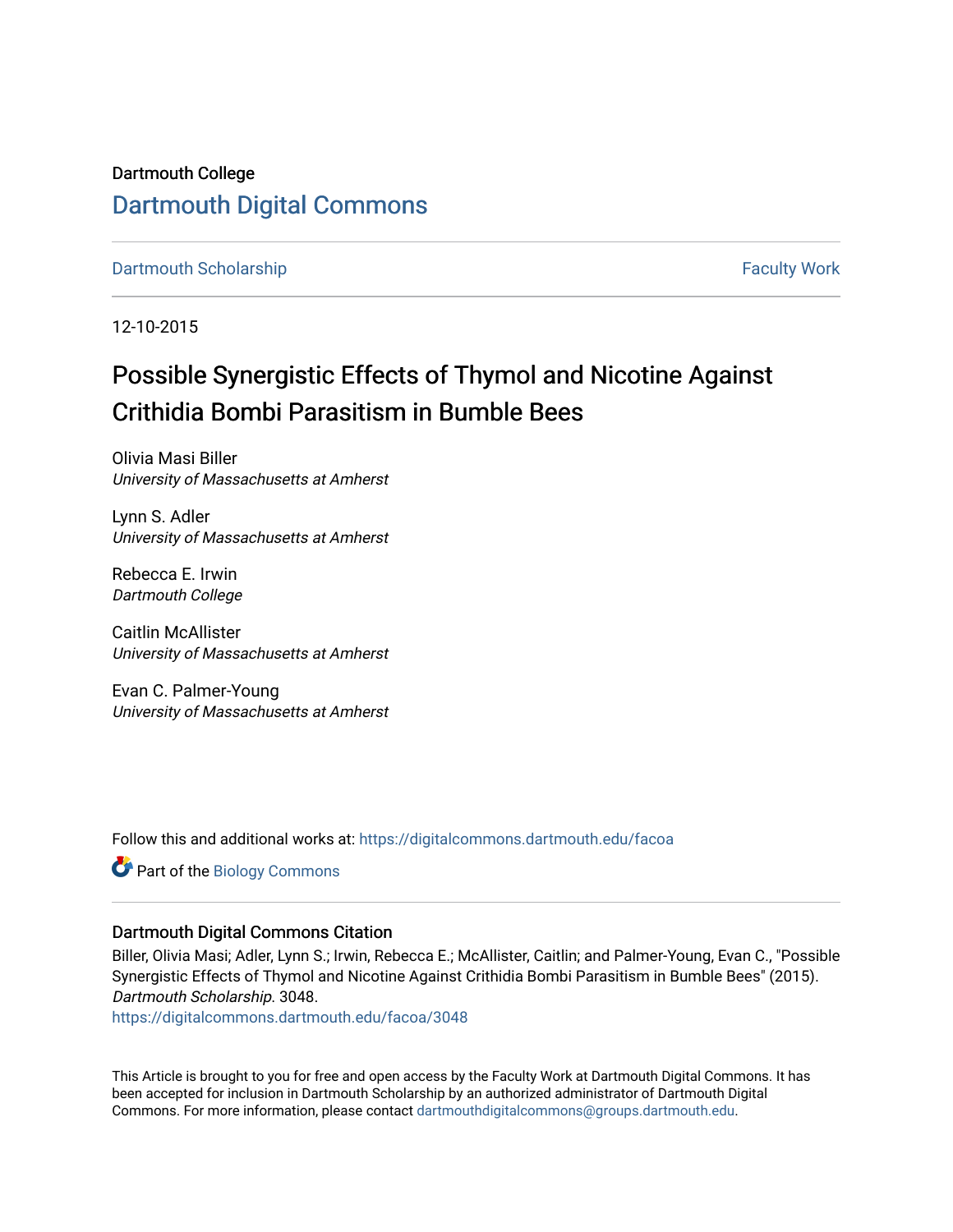

# **G** OPEN ACCESS

Citation: Biller OM, Adler LS, Irwin RE, McAllister C, Palmer-Young EC (2015) Possible Synergistic Effects of Thymol and Nicotine against Crithidia bombi Parasitism in Bumble Bees. PLoS ONE 10(12): e0144668. doi:10.1371/journal.pone.0144668

Editor: Cesar Rodriguez-Saona, Rutgers University, UNITED STATES

Received: August 29, 2015

Accepted: November 20, 2015

Published: December 10, 2015

Copyright: © 2015 Biller et al. This is an open access article distributed under the terms of the [Creative Commons Attribution License,](http://creativecommons.org/licenses/by/4.0/) which permits unrestricted use, distribution, and reproduction in any medium, provided the original author and source are credited.

Data Availability Statement: Data are now available open access at zenodo.org: Biller, Olivia M et al. (2015). Data for: Possible synergistic effects of thymol and nicotine against Crithidia bombi parasitism in bumble bees. Zenodo. [10.5281/zenodo.](http://dx.doi.org/10.5281/zenodo.34158) [34158.](http://dx.doi.org/10.5281/zenodo.34158)

Funding: This research was funded by the National Science Foundation (NSF; [www.nsf.gov\)](http://www.nsf.gov) under NSFDEB-1258096 (to LSA and REI), NSF GRFP (Grant DGE-0907995 to ECP-Y), and NSF DDIG (Grant NSFDEB-1501907 to ECP-Y and LSA); by the National Research Initiative (NRI) Arthropod and Nematode Biology and Management Program of the

RESEARCH ARTICLE

# Possible Synergistic Effects of Thymol and Nicotine against Crithidia bombi Parasitism in Bumble Bees

Olivia Masi Biller<sup>1©</sup>, Lynn S. Adler<sup>1</sup>, Rebecca E. Irwin<sup>2¤</sup>, Caitlin McAllister<sup>1</sup>, Evan C. Palmer-Young<sup>1©\*</sup>

1 Department of Biology, University of Massachusetts at Amherst, Amherst, Massachusetts, United States of America, 2 Department of Biology, Dartmouth College, Hanover, New Hampshire, United States of America

☯ These authors contributed equally to this work.

¤ Current address: Department of Applied Ecology, North Carolina State University, Raleigh, North Carolina, United States of America

\* epalmery@cns.umass.edu

# Abstract

Floral nectar contains secondary compounds with antimicrobial properties that can affect not only plant-pollinator interactions, but also interactions between pollinators and their parasites. Although recent work has shown that consumption of plant secondary compounds can reduce pollinator parasite loads, little is known about the effects of dosage or compound combinations. We used the generalist pollinator Bombus impatiens and its obligate gut parasite Crithidia bombi to study the effects of nectar chemistry on host-parasite interactions. In two experiments we tested (1) whether the secondary compounds thymol and nicotine act synergistically to reduce parasitism, and (2) whether dietary thymol concentration affects parasite resistance. In both experiments, uninfected Bombus impatiens were inoculated with Crithidia and then fed particular diet treatments for 7 days, after which infection levels were assessed. In the synergism experiment, thymol and nicotine alone and in combination did not significantly affect parasite load or host mortality. However, the thymol-nicotine combination treatment reduced log-transformed parasite counts by 30% relative to the control group ( $P = 0.08$ ). For the experiment in which we manipulated thymol concentration, we found no significant effect of any thymol concentration on *Crithidia* load, but moderate (2 ppm) thymol concentrations incurred a near-significant increase in mortality ( $P = 0.054$ ). Our results tentatively suggest the value of a mixed diet for host immunity, yet contrast with research on the antimicrobial activity of dietary thymol and nicotine in vertebrate and other invertebrate systems. We suggest that future research evaluate genetic variation in Crithidia virulence, multi-strain competition, and Crithidia interactions with the gut microbe community that may mediate antimicrobial activities of secondary compounds.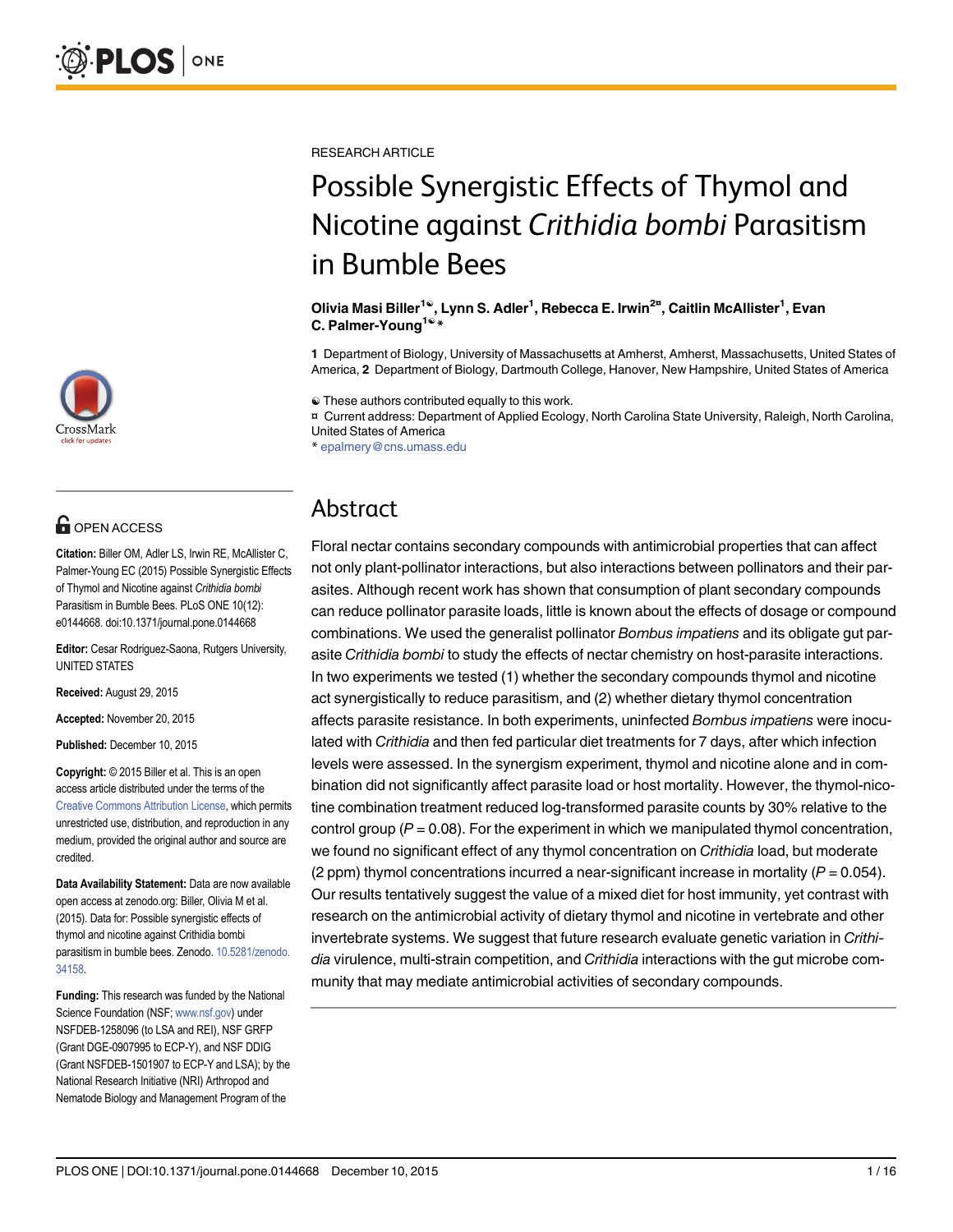<span id="page-2-0"></span>

United States Department of Agriculture (USDA; [www.usda.gov](http://www.usda.gov)) Cooperative State Research, Education, and Extension Service (CSREES) Grant USDA-AFRI 2013-02536 (to LSA and REI); and by the Garden Club of America [\(www.gcamerica.org\)](http://www.gcamerica.org) Centennial Pollinator Fellowship (to ECP-Y). The funders had no role in study design, data collection and analysis, decision to publish, or preparation of the manuscript.

Competing Interests: The authors have declared that no competing interests exist.

#### Introduction

Floral nectar chemistry can shape a wide range of plant interactions with animals  $[1,2]$  $[1,2]$  $[1,2]$  $[1,2]$  $[1,2]$ . In addition to predominant chemical components such as simple sugars, water, and amino acids, floral nectar may contain a diversity of plant secondary compounds including alkaloids, glycosides, phenolics and terpenoids, which have been documented in the nectar of at least 21 plant families  $[1,3-7]$  $[1,3-7]$  $[1,3-7]$  $[1,3-7]$ . Nectar chemistry may reflect the ecological pressure for plants to attract and reward mutualists such as pollinators  $[3-5,8]$  $[3-5,8]$  $[3-5,8]$ . However, flowers are key areas for the growth of microbial parasites due to their warm, sugar-rich environment, and can serve as sites of parasite transmission both to plants and to insect visitors [\[5,9,10\]](#page-12-0). Nectar secondary compounds may also have antimicrobial activities that defend mutualist visitors against parasites transmitted at flowers [\[3](#page-12-0)–[5](#page-12-0)].

There is broad evidence that secondary compounds have antimicrobial effects that mediate insect parasite resistance  $[1,9,11,12]$  $[1,9,11,12]$ . In insects, consumption of secondary compounds can increase host fitness and decrease the fitness of one or more parasites [[13,](#page-12-0)[14](#page-13-0)]. For example, consuming pyrrolizidine alkaloids (PAs) increased the resistance and survival of Grammia incorrupta caterpillars parasitized by *Exorista mella* flies, compared to infected caterpillars on diets without PAs [[15](#page-13-0),[16](#page-13-0)]. Among pollinators, parasitized Danaus plexippus preferentially oviposit on Asclepias linnaeus that contained leaves with higher concentrations of cardenolides [\[17,18\]](#page-13-0). Danaus plexippus offspring reared on high cardenolide plants benefited from reduced parasite loads and increased longevity compared to those reared on low cardenolide plants. Thus, consumption of plant secondary compounds can provide benefits in terms of parasite resistance to animals that can tolerate these compounds.

Although the role of secondary compounds mediating protection against parasites in herbivores is well documented  $[14]$ , there is a scarcity of literature regarding the antimicrobial effect of secondary compounds on pollinators, especially bees. However, several studies have suggested that these compounds could be important mediators of parasitism. In one study, natural doses of thymol and resveratrol reduced Nosema ceranae parasite load in Apis mellifera, and increased host survival [[19](#page-13-0)]. Similarly, A. mellifera nurse bees infected with N. ceranae that consumed monoforal sunflower honey had a significantly lower parasite load than those fed honeydew honey [[20\]](#page-13-0). Additionally, pathogen loads of *Crithidia bombi*, an obligate gut parasite of bumble bees, was reduced in Bombus impatiens by the consumption of gelsemine in one study  $[21]$  and by alkaloids, terpenoids, and iridoid glycosides in another  $[22]$ . The infectiousness of C. bombi may be closely related to floral traits such as nectar chemistry [\[23\]](#page-13-0) due to the horizontal transmission of C. bombi, which occurs at flower surfaces contaminated with feces deposited by infected hosts  $[23-25]$  $[23-25]$  $[23-25]$ . In fact, *Bombus* species parasitized by *C. bombi* may selectively feed on plants depending on their nectar chemistry, for infected bees demonstrated a preference for diets containing the alkaloid nicotine that lowered the infection intensity [\[26](#page-13-0)].

Although these studies suggest that nectar chemistry plays a vital role in pollinator-parasite dynamics, several important aspects of nectar chemistry have not yet been considered. One aspect is the potential for antimicrobial synergy (i.e., non-additive effects) between multiple secondary compounds. Investigating synergisms is important for generalist Bombus spp., for they encounter floral chemicals as blends while foraging on different plant species in natural populations, and many plants contain multiple secondary compounds [[27](#page-13-0)]. Experiments that directly tested phytochemical synergies in pollinator systems found that polyfloral sources of resin and honey increased A. mellifera resistance to parasites more than monofloral sources [\[20,28,29\]](#page-13-0). Literature on arthropod-herbivore systems is rich with additional examples of phytochemical synergies. For example, G. incorrupta caterpillars most effectively resisted predatory ants when consuming a mixed diet of iridoid glycosides and pyrrolizidine alkaloids, compared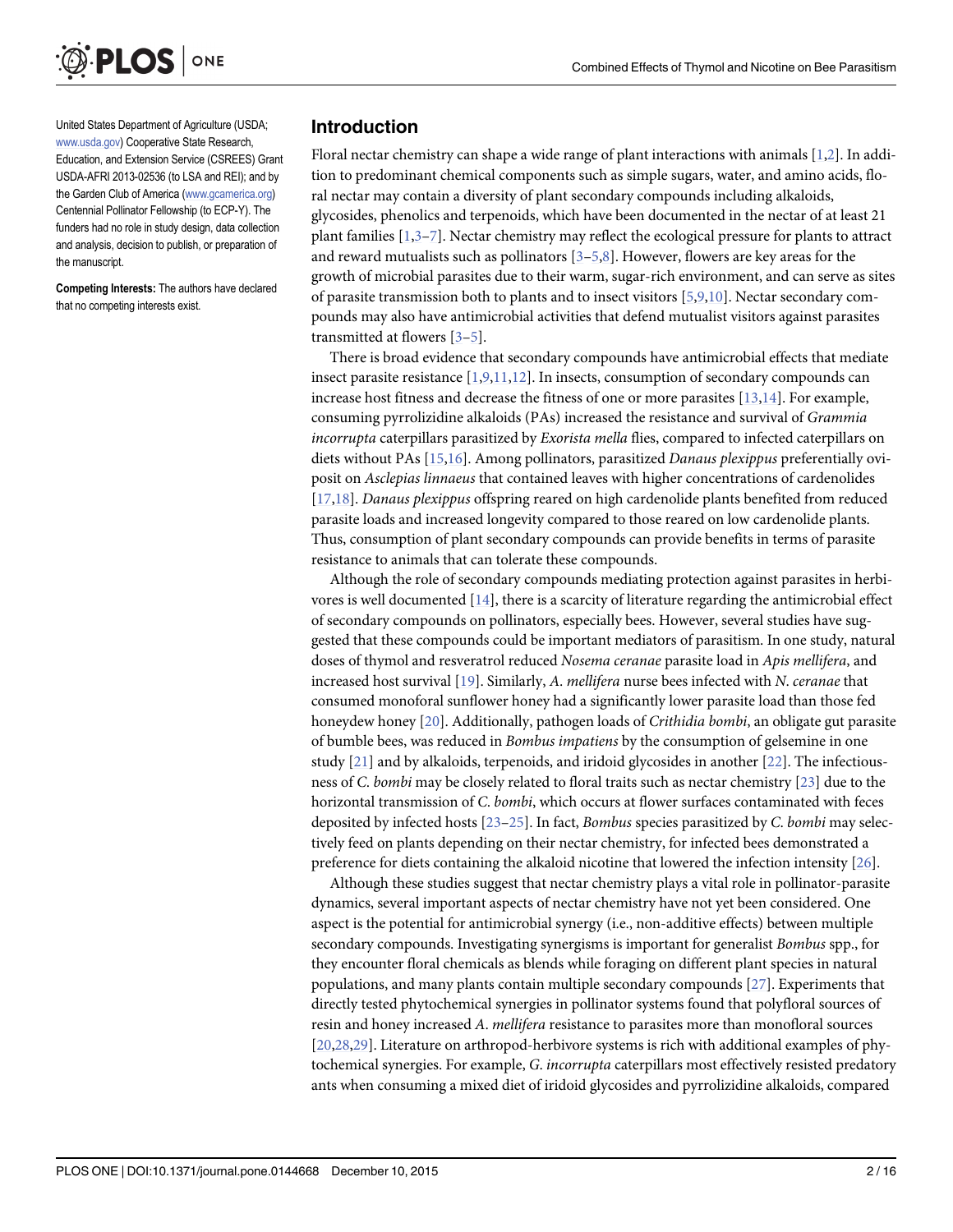<span id="page-3-0"></span>to hosts on single compound diets [[30](#page-13-0)]. Also, two iridoid glycosides found in Plantago spp. synergistically increased survival and development of the specialist caterpillar Junonia coenia [\[31](#page-13-0)].

In addition, little is known about the relationship between secondary compound concentration and pollinator resistance to parasites. The concentration of chemical components in floral nectar can vary naturally between flowers on the same plant, plants of the same species, and among plant communities [\[5](#page-12-0)]. There are several known impacts of secondary compound concentration on pollinator behavior and survival. Multiple studies found that naturally occurring concentrations of nectar secondary compounds stimulated foraging in pollinators [\[8](#page-12-0)[,32\]](#page-13-0) and increased pollination services [[32](#page-13-0)], while higher concentrations acted as feeding deterrents [\[8](#page-12-0)[,32,33\]](#page-13-0). In terms of pollinator survival, many nectar alkaloids deterred A. mellifera above a certain concentration (50–2,000 ppm), and had toxic effects either above or below concentrations that elicit food rejection (80–2,000 ppm) [[34](#page-13-0)]. For host-parasite relationships specifically, thymol and carvacrol exhibited threshold profile dose-responses against sheep and pig gut parasites [\[35,](#page-13-0)[36](#page-14-0)]. Previous studies that manipulated nectar secondary compound presence vs. absence are valuable for establishing impacts on parasites and pollinators, but do not provide the range of potential outcomes that may occur when considering the effect of natural variation in compound concentration.

To test whether secondary compounds in nectar impact B. impatiens resistance to the gut parasite C. bombi, we conducted two experiments that investigated the potential for an alkaloid, nicotine, and a terpenoid, thymol, to affect C. bombi load and host survival. We chose these secondary compounds due to their demonstrated antimicrobial effects against pollinator parasites [\[19,22\]](#page-13-0). In the first experiment, we assessed whether dietary thymol and nicotine act synergistically to increase B. impatiens resistance to C. bombi, and in the second experiment, we tested whether thymol concentration mediates infection intensity. Together, these experiments tested the hypothesis that floral secondary compounds are medicinal for parasitized pollinators.

#### Materials and Methods

#### Study system

Bombus impatiens is one of the most abundant wild bee species in the eastern United States, and is commonly used in commercial agriculture due to its ability to buzz pollinate [[37](#page-14-0),[38](#page-14-0)]. Queens from annual Bombus spp. emerge from hibernation in the spring, and found a colony of sterile workers that grows in size until mid-summer [[39\]](#page-14-0). Then colonies produce queens and drones that leave the hive to mate in autumn, and inseminated queens hibernate through winter. Although B. impatiens populations are currently stable, this species is a model for studying bee-parasite interactions implicated in Bombus spp. declines worldwide [[37,40](#page-14-0)–[43](#page-14-0)].

Crithidia bombi is a protozoan endoparasite of Bombus spp. [\[23](#page-13-0)[,40,44\]](#page-14-0). This parasite infects bees on multiple continents, with infection prevalence documented in  $\leq 10\%$  of Bombus spp. sampled in North America, although local infections can reach 80% [[40\]](#page-14-0) in the United States and 6.5–35% in Switzerland [[45](#page-14-0)–[48](#page-14-0)]. B. impatiens is a suitable species in which to study C. bombi, since this pollinator had the highest infection prevalence of 19 Bombus spp. surveyed in the eastern United States [[45](#page-14-0)]. Outcomes of C. bombi infection include increased mortality in stressed hosts, impaired foraging abilities, and decreased queen fitness by 40% [[49](#page-14-0)–[54\]](#page-14-0). Recently, C. bombi infection was linked to Bombus spp. population decline [\[55\]](#page-14-0).

Numerous experiments have established the antimicrobial properties of thymol and nicotine on parasites directly and on parasitized hosts. Pure thymol and thymol as an essential oil constituent were effective treatments against parasites that harm pollinators such as Varroa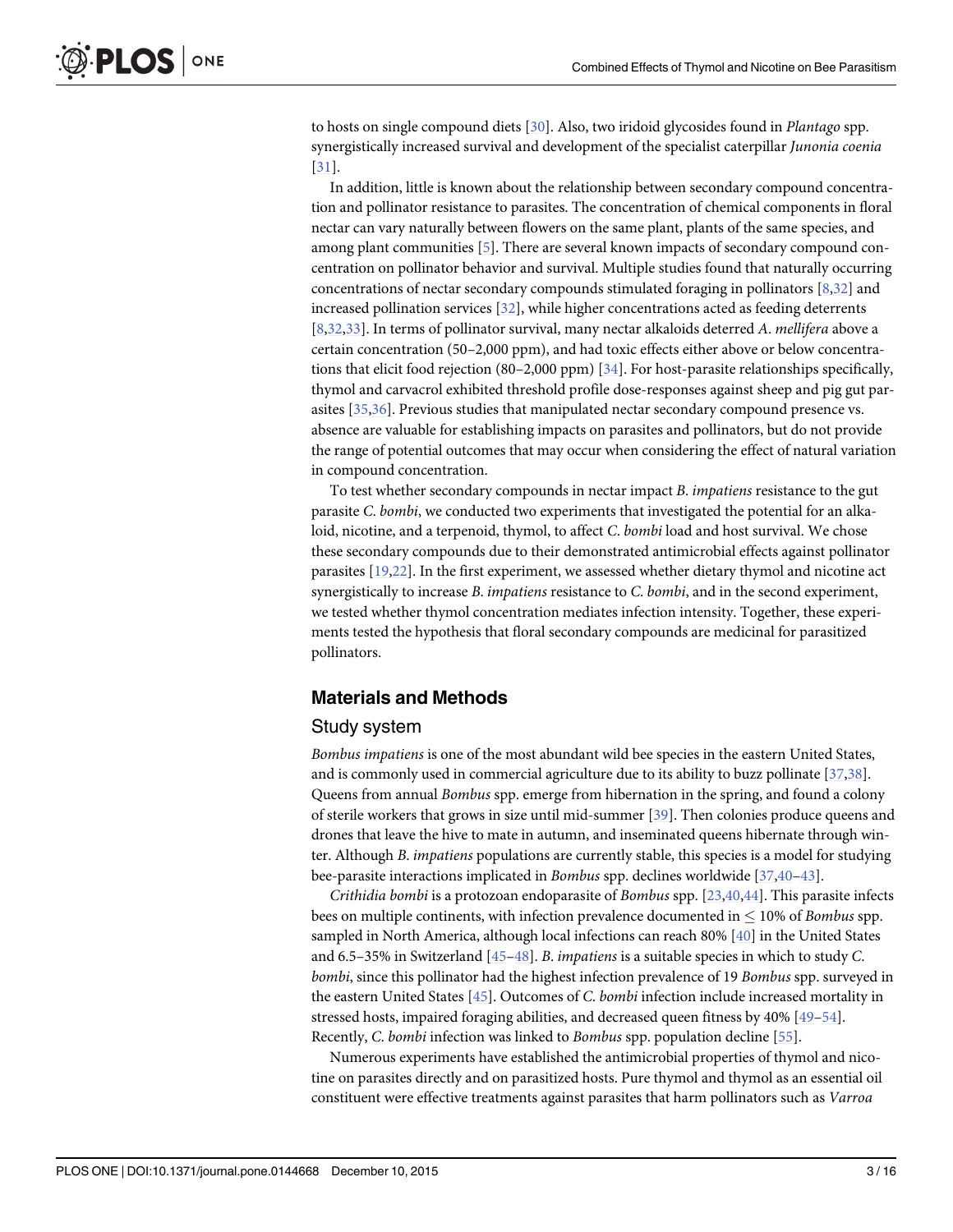<span id="page-4-0"></span>destructor (74,000 ppm) and N. ceranae (100 ppm), fungi such as Candida species (6,000 ppm), plant pathogens (1 ppm), tropical diseases (50 ppm), and several species of pathogenic bacteria (380,000 ppm) [[19,](#page-13-0)[56](#page-14-0)–[61](#page-15-0)]. Research on the antimicrobial properties of nicotine is limited, but nicotine inhibited gram negative and gram positive bacteria (100–2,000 ppm), fungal pathogens (100–250 ppm), and parasitoids that harm invertebrates (7,000 ppm) [\[62](#page-15-0)–[64\]](#page-15-0).

The majority of these experiments found that thymol and nicotine were antimicrobial at concentrations several orders of magnitude higher than what bees naturally consume in nectar and honey. Although the concentration of nectar thymol has yet to be identified in any plant species, thymol was measured at 0.2 ppm in Tilia europa honey  $[65]$  $[65]$  $[65]$ , while nectar nicotine occurs at concentrations of 0.1 to 5 ppm in several Nicotiana species [\[34,](#page-13-0)[66](#page-15-0),[67](#page-15-0)]. Such low concentrations appear to be well within the tolerance limits of adult bees (Apis mellifera  $LD_{50}$ : 700 ppm for thymol [\[68\]](#page-15-0); 2,000 ppm for nicotine [[34\]](#page-13-0)). However, previous work showed that naturally occurring levels of both thymol (0.2 ppm) and nicotine (2 ppm) were sufficient to reduce C. bombi loads in B. impatiens [[22\]](#page-13-0).

#### Dietary treatments

For the thymol-nicotine synergy experiment, we tested the effects of four dietary treatments on the C. bombi load of parasitized B. impatiens: thymol (0.2 ppm), nicotine (2 ppm), their combination (0.1 ppm thymol, 1 ppm nicotine), and a control treatment (30% sucrose in deionized water). All secondary compound treatments were formulated in 30% sucrose in deionized water. A thymol stock solution was prepared by dissolving thymol to 1,000 ppm in 95% aqueous ethanol due to poor solubility in water. This stock solution was diluted in 30% sucrose solution to reach the desired treatment concentrations. The same amount of 95% ethanol was added to all treatment solutions to control for any effects of ethanol. The nicotine and thymol concentrations in the combination treatment were chosen to reflect the consumption patterns of a bee that consumed a mixed diet of nectar from different floral species comprising both compounds. The experiment contained 82 bees, 59 of which survived to dissection, with one extreme outlier removed because of an atypically high C. bombi count  $(Z\, \text{score} = 5.003)$ .

In the thymol dose-response experiment, we measured the impact of three thymol concentrations (0.2 ppm, 2 ppm, 20 ppm) prepared with 30% sucrose in deionized water and a control treatment (30% sucrose) on C. bombi load. Thymol was dissolved to 1,000 ppm in 95% ethanol to form a stock solution, which was diluted in 30% sucrose to reach the thymol concentration of each respective treatment. Afterwards, 95% ethanol was added to the control, 0.2 ppm, and 2 ppm thymol treatments so that all solutions contained the same concentration of ethanol. The experiment contained a total of 158 bees, 133 bees of which survived to dissection.

#### B. impatiens colony infection and maintenance

To establish infected B. impatiens colonies as a source of C. bombi, we collected wild bees in September, 2013 from two sites in Amherst, MA (42°23'18.81"N 72°31'21.63"W and 42° 24'32.47"N 72°31'39.57"W). Gut homogenates from parasitized wild bees were fed to workers bees of commercially bred colonies (Biobest, Ontario, Canada) to spread infection throughout the colonies. Infected colonies are referred to as "source" colonies hereafter; these source colonies were complete hives that were entirely independent of the colonies that produced experimental bees. Source colonies were kept isolated from uninfected B. impatiens colonies, which are referred to as "experimental" colonies. Experimental colonies were screened weekly to confirm absence of C. bombi infection by microscopically examining gut tracts of 5 haphazardly chosen workers per colony. Four experimental colonies were used for the thymol-nicotine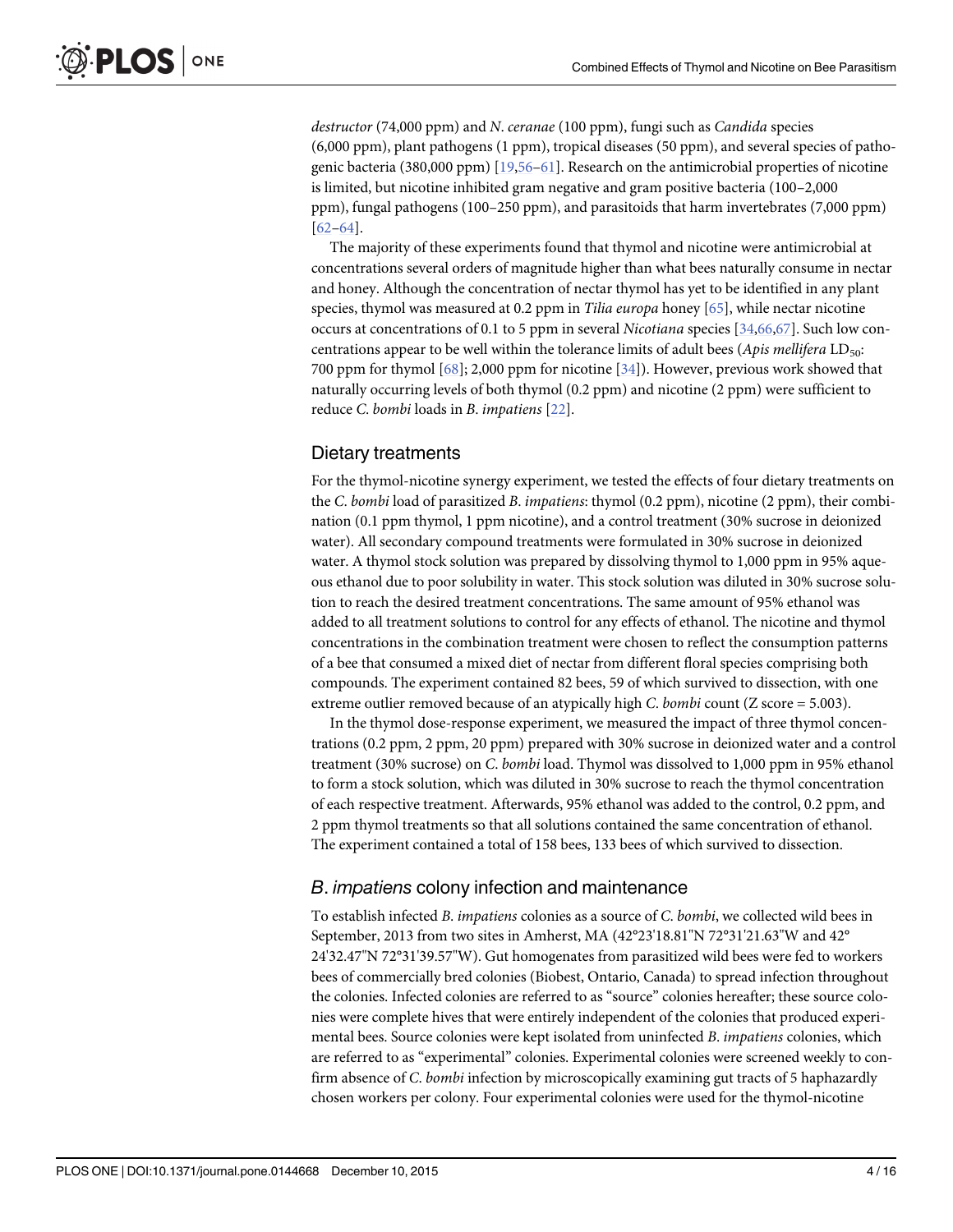<span id="page-5-0"></span>synergy experiment, one of which contributed only three bees and was excluded from the analysis; three colonies were used for the thymol dose-response experiment. All B. impatiens colonies were kept in darkness at room temperature, and fed multifloral pollen and 30% sucrose prepared in deionized water ad libitum.

## Inoculation of B. impatiens with C. bombi

To procure uninfected workers, pupal clumps were harvested weekly from uninfected experimental colonies with forceps. Pupal clumps were incubated in a Percival (Perry, IA) incubator at 30°C in darkness, and checked daily for emergence of new 'callow' bees. Callows were weighed and randomly assigned to treatments and isolated in individual 18.5 mL clear, plastic vials fitted with a feeding apparatus ([S1 Fig\)](#page-12-0). Experimental bees were fed 500 μL of 30% sucrose control solution and a 6 mg lump of multifloral pollen (Koppert Biological Systems, Howell, Michigan) for two days. On the third day, experimental bees were starved for 3–6 h before inoculation with C. bombi.

To prepare inoculum, individual gut tracts from source colony workers were removed and homogenized with 300 μL of deionized water in microcentrifuge tubes. Following a 4 h settling period, parasite cells were counted in a 10 μL aliquot of the supernatant using a Neubauer hemacytometer. A 0.02 μL volume of the gut solution was surveyed for C. bombi cells. Extracts of 2–3 gut samples were mixed and diluted to 1,200 cells/ $\mu$ L, then mixed with an equal volume of 50% sucrose to obtain an inoculum containing 6,000 cells/10 μL prepared in 25% sucrose, similar to the average exposure to C. bombi in the feces of infected bees [[69](#page-15-0)]. After the starvation period, each experimental callow was fed a 10 μL droplet of C. bombi inoculum.

## Experimental conditions and assessment of parasite load

After inoculation, experimental bees were housed individually and fed 500 μL of treatment solution plus 6 mg of pollen daily  $(S1$  Fig). Experimental bees were moved daily to a clean vial provisioned with fresh treatment solution and pollen, and were housed in an incubator at 30°C in darkness. Bees were dissected 7 d after infection because it was found that C. bombi infection intensity typically peaks at around this time post-inoculation [\[54\]](#page-14-0). During dissection, individual gut tracts were homogenized with 300 μL of deionized water in microcentrifuge tubes. After a 5 h settling period, C. bombi cell counts were performed as described for preparing inoculum. Postmortem, we measured the length of the radial cell of each bee's right forewing as an estimate of body size for use as a covariate [[70\]](#page-15-0).

# Statistical analyses

Analyses were conducted using R v3.0.1 [\[71\]](#page-15-0). We used a linear mixed effects model [[72](#page-15-0)] to assess the effect of secondary compound treatments on the response variable of C. bombi cell count. Raw cell counts (*C. bombi* cell count  $*$  0.02  $\mu$ L gut extract<sup>-1</sup>) were ln (x+1)-transformed to meet assumptions of normality and homogeneity of variance. Predictor variables included dietary treatment and experimental colony of origin as fixed effects, date of inoculation as a random effect, and radial cell length, bee mass, and number of days from bee emergence to inoculation as covariates. Covariates and interaction terms were tested for significance using Wald tests (Anova function in package "car") [\[73\]](#page-15-0), then sequentially removed from the final models when not significant. All bees that died before their scheduled dissection date were excluded from the C. bombi analysis. For post-hoc pairwise comparisons between treatments, we applied Tukey's HSD tests of differences of least squared means.

We also assessed whether diet treatment affected mortality over the seven day experimental period. For the thymol-nicotine synergy experiment, exact dates of death were not recorded, so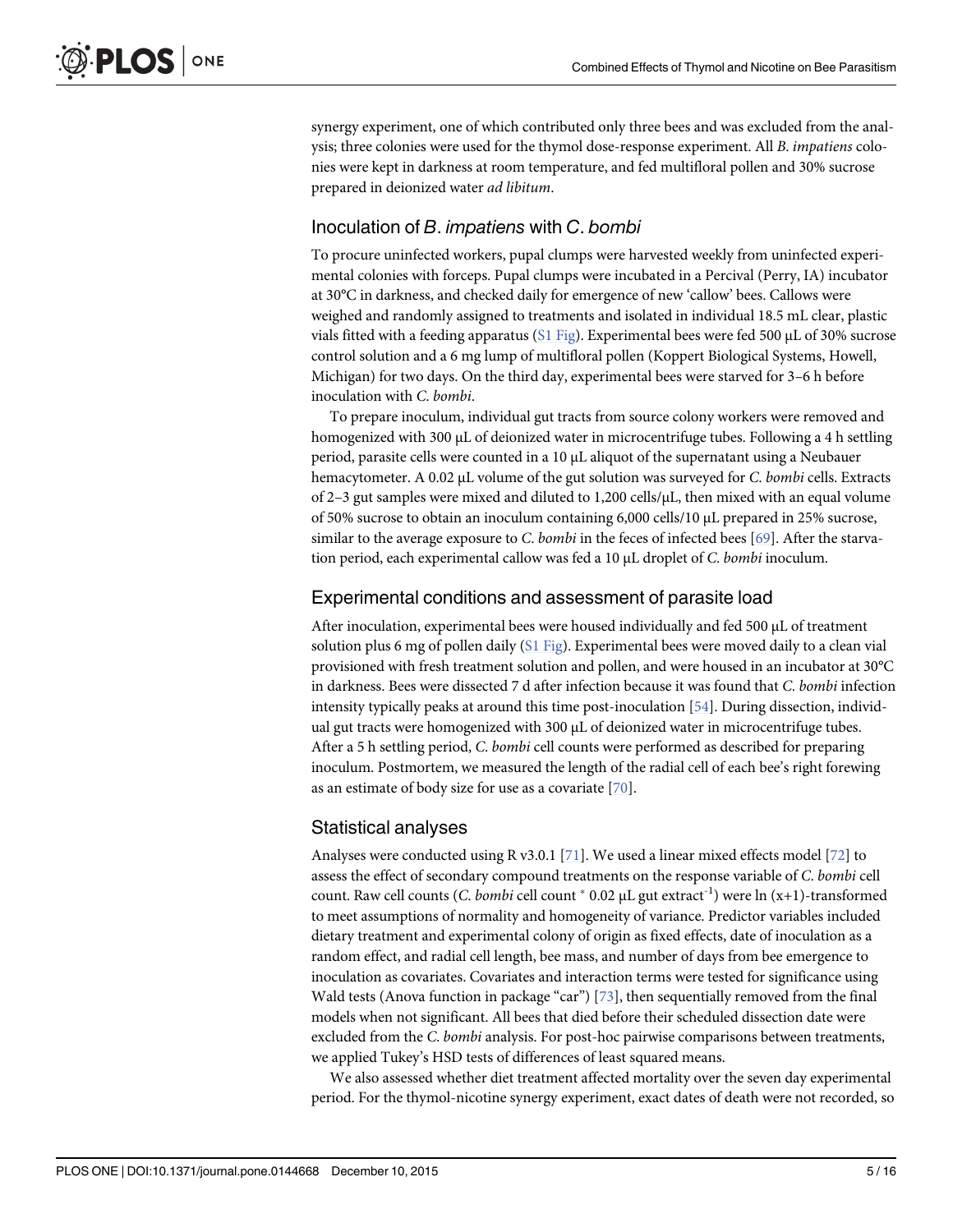<span id="page-6-0"></span>we used logistic regression to compare probability of mortality before 7 d among treatment groups. For the thymol dose-response experiment, in which time of death was recorded daily, we used a Kaplan-Meier survival analysis  $[74]$  evaluated using the Wald statistic from a Cox proportional hazards test, with thymol concentration as the predictor variable and survival hazard function as the response variable. Colony of origin was included in the model initially, but excluded from the final model because it did not explain significant variation in survival.

#### **Results**

#### Thymol-nicotine synergy experiment

Diet treatment had a marginally significant effect on parasite load ( $\chi^2$  = 7.36, df = 3, P = 0.06,  $Fig 1$ ), with the nicotine + thymol combination treatment resulting in a marginally significant reduction in parasite load compared to the control group ( $t_{43} = 2.44$ ,  $P = 0.08$ ). All other pairwise comparisons between treatment groups were not significant. Colony was a significant predictor of parasite load ( $\chi^2$  = 9.14, df = 3, P = 0.03). The mortality analysis showed no significant effect of treatment on survival ( $\chi^2$  = 1.13, df = 3, P = 0.77).

#### Thymol dose-response experiment

Thymol concentration did not significantly affect parasite loads ( $\chi^2$  = 0.31, df = 3, P = 0.96; [Fig](#page-8-0) [2\)](#page-8-0), nor did source colony ( $\chi^2 = 1.23$ , df = 2, P = 0.54). In the mortality analysis, the Cox proportional hazards test showed a marginally significant effect of diet treatment on rate of death (Wald statistic = 6.87, df = 3,  $P = 0.08$ ; [Fig 3](#page-9-0)). Pairwise comparisons suggested that bees fed the 2 ppm thymol concentration tended to have a higher probability of dying than those fed the control treatment (95% CI for odds ratio,  $0.98-9.67$ ,  $P = 0.054$ ). In contrast, the 0.2 ppm and 20 ppm thymol treatments did not increase mortality compared to the control group  $(P > 0.05)$ .

## **Discussion**

#### Thymol-nicotine synergism

We observed an intriguing trend of thymol-nicotine synergy, in which the compounds in combination showed a non-significant trend of reducing C. bombi loads ( $P = 0.08$ ). The 30% decrease in natural log-transformed parasite counts in the combination treatment corresponds to a 54% decrease in untransformed parasite load relative to the control group. The relatively small sample size in this experiment—n =  $13-16$  bees per diet treatment, as opposed to the  $n = 35$  used to test the effects of gelsemine  $[21]$ —may have limited our statistical power to detect treatment effects. Our result is arguably a conservative estimate of compound interactions, for a combination of only two compounds does not realistically reflect the effects of a mixed diet on Bombus spp. immune status. For example, the essential oil of Thymus zygus aerial tissues is comprised of 39.6% thymol but also contained 36 other secondary compounds [\[57](#page-14-0)]. On the landscape level, *Bombus* spp. collected nectar and pollen from 33 different flowering plants in chalk grassland, and each plant may have a unique profile of floral secondary compounds [[75](#page-15-0)]. To further assess secondary compound interactions, it would be useful to test effects of wild Bombus spp. diet breadth and corresponding secondary compound diversity on parasite resistance in natural plant communities.

#### Nicotine and increasing thymol concentration were not antimicrobial

Parasite load was unaffected by consumption of nicotine and consumption of thymol over three orders of magnitude. Our results contrast with prior results from our lab, in which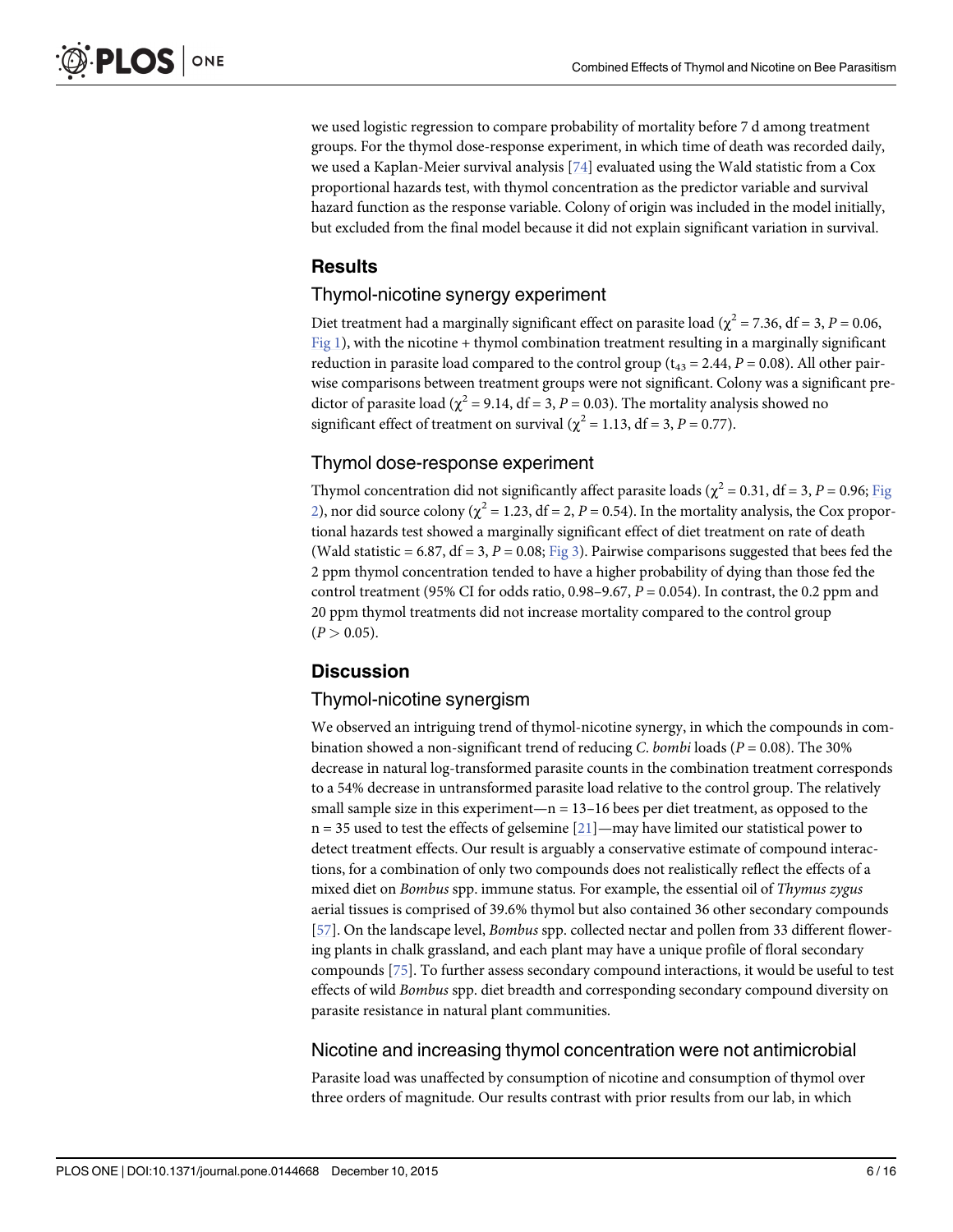<span id="page-7-0"></span>

[Fig 1. T](#page-6-0)he effects of dietary thymol, nicotine and a thymol-nicotine combination on C. bombi parasitism of B. impatiens. Points indicate marginal means for each diet treatment; error bars show ± 1 standard error of the mean. Treatment had a marginally significant effect on C. bombi parasite load  $(P = 0.06)$ , with pairwise comparisons showing a trend of reduced parasite counts in the nicotine + thymol group  $(P = 0.08)$ .

doi:10.1371/journal.pone.0144668.g001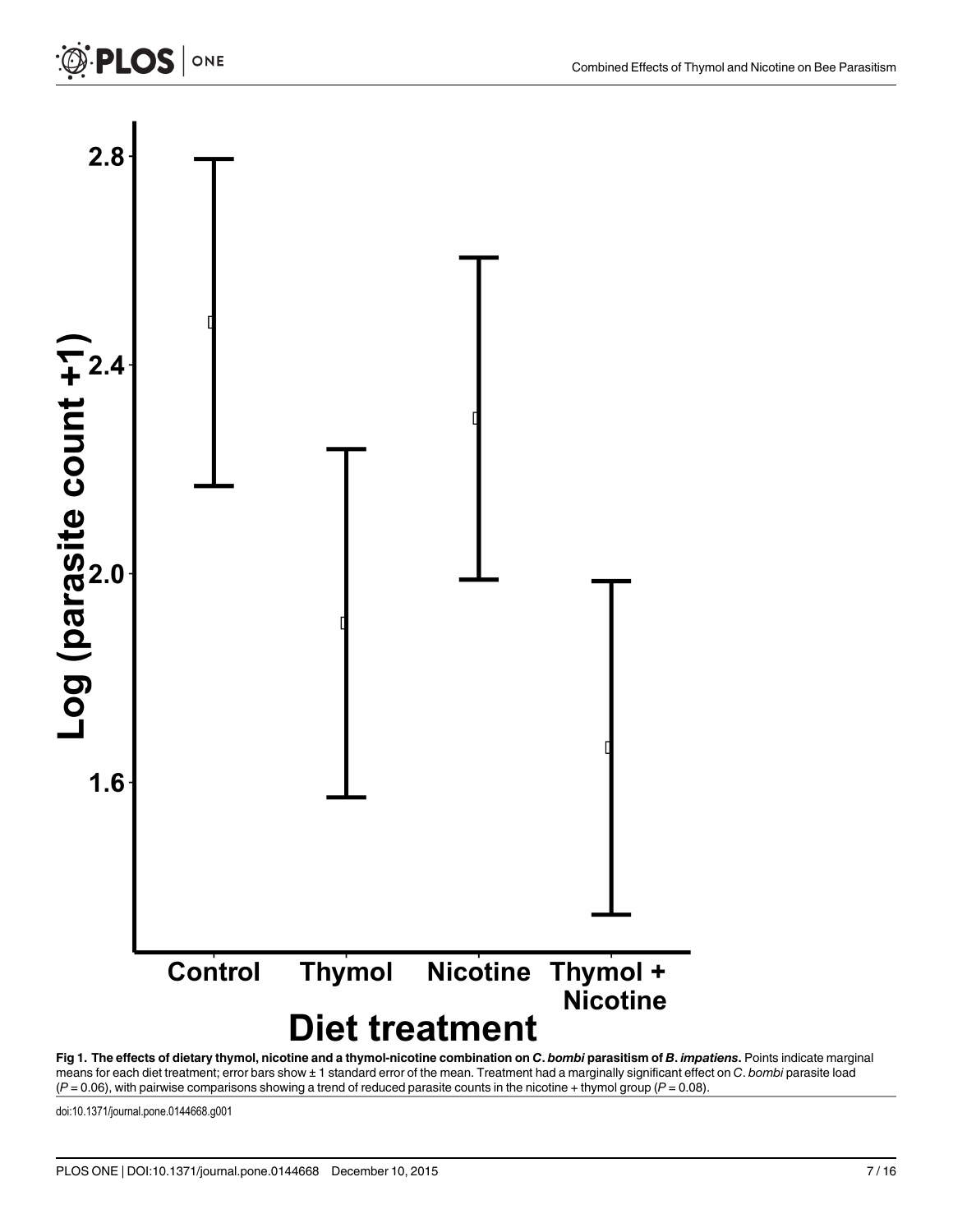<span id="page-8-0"></span>

[Fig 2. T](#page-6-0)he effect of dietary thymol concentration over three orders of magnitude on C. bombi parasitism of B. impatiens. Points indicate marginal means for each diet treatment; error bars show ± 1 standard error of the mean. Dietary treatments had no significant effect on parasite loads compared to the control (0 ppm) treatment.

doi:10.1371/journal.pone.0144668.g002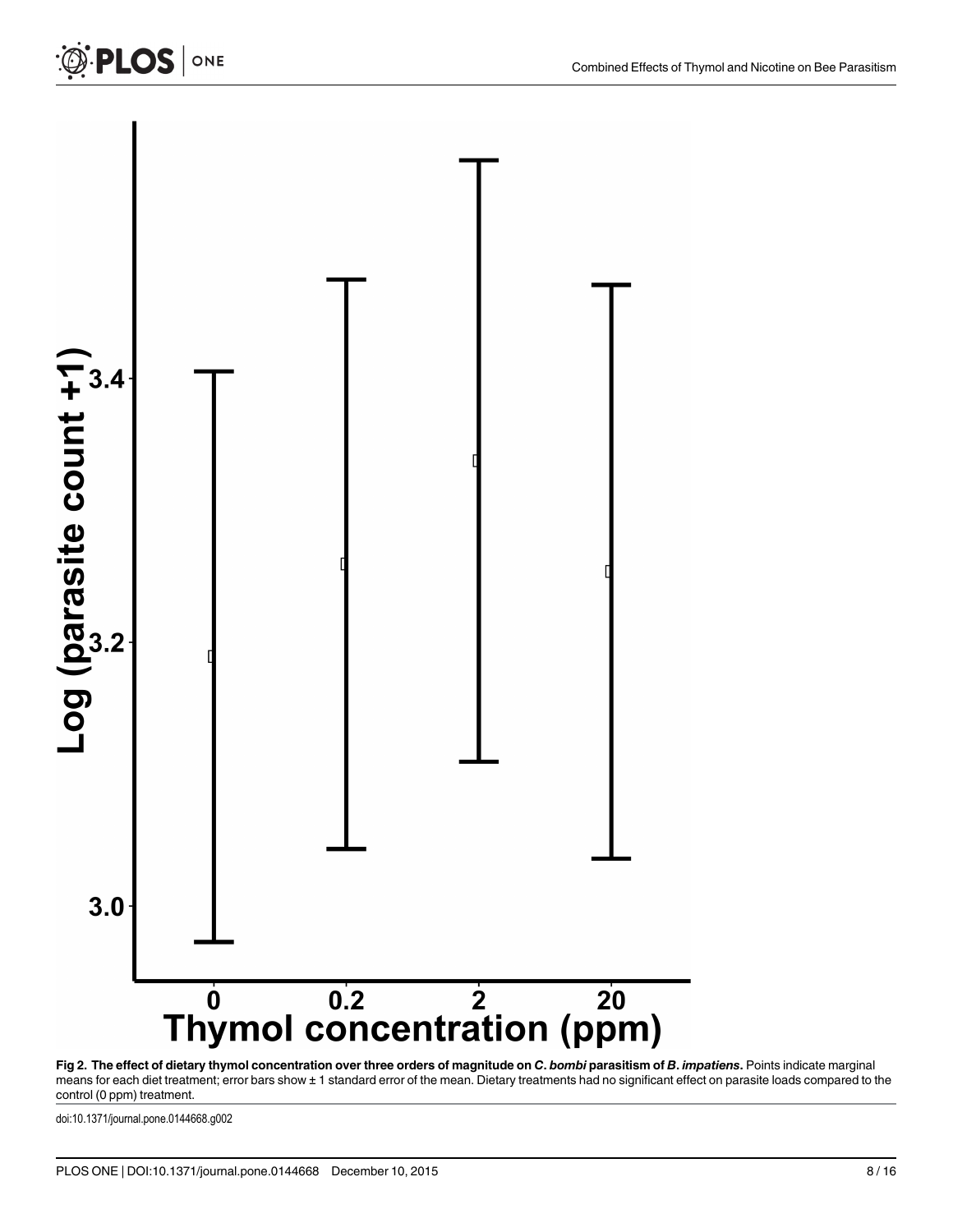

[Fig 3.](#page-6-0) B. impatiens survival on different concentrations of dietary thymol. There was a marginally significant effect of thymol concentration on B. impatiens mortality. Pairwise comparisons showed that bees fed the 2 ppm treatment were more likely to die over the course of seven days compared to bees fed the control (0 ppm) treatment  $(P = 0.054)$ .

doi:10.1371/journal.pone.0144668.g003

thymol and nicotine reduced C. bombi loads [[22](#page-13-0)]; these experiments were conducted in our laboratory using protocols identical to those described here. The main differences between our experiments and the previous work are that we used a C. bombi strain collected in a different year (but from the same sites), and different B. impatiens colonies (but from the same supplier) [\[22](#page-13-0)]. We propose a number of non-exclusive mechanisms to explain the inconsistent effects of nicotine and thymol consumption on C. bombi parasitism.

Our divergent findings could be attributed to genetic variation in parasite resistance to thymol and nicotine. Results from another host-trypanosome system are consistent with this hypothesis. Strains of Plasmodium falciparum, the agent of malaria, evolved resistance to most antimalarial chemical classes in common use; specific resistance mutations occurred spontaneously in the P. falciparum genome independent of drug use, and these molecular markers can be used to assess antimalarial susceptibility [\[76,77\]](#page-15-0). C. bombi populations may have a similar tendency to evolve, for Bombus spp. colonies are parasitized by diverse, genetically distinct strains of C. bombi that differ in their levels of infectiousness [\[78](#page-15-0)–[81\]](#page-16-0). Therefore, the C. bombi strains used in our experiment could have harbored mutations that conferred resistance to secondary compounds. In addition, different Crithidia species have been found to co-occur throughout the range of C. bombi  $[82]$  $[82]$  $[82]$ . Hence, it is possible that the parasites in our source

<span id="page-9-0"></span>PLOS ONE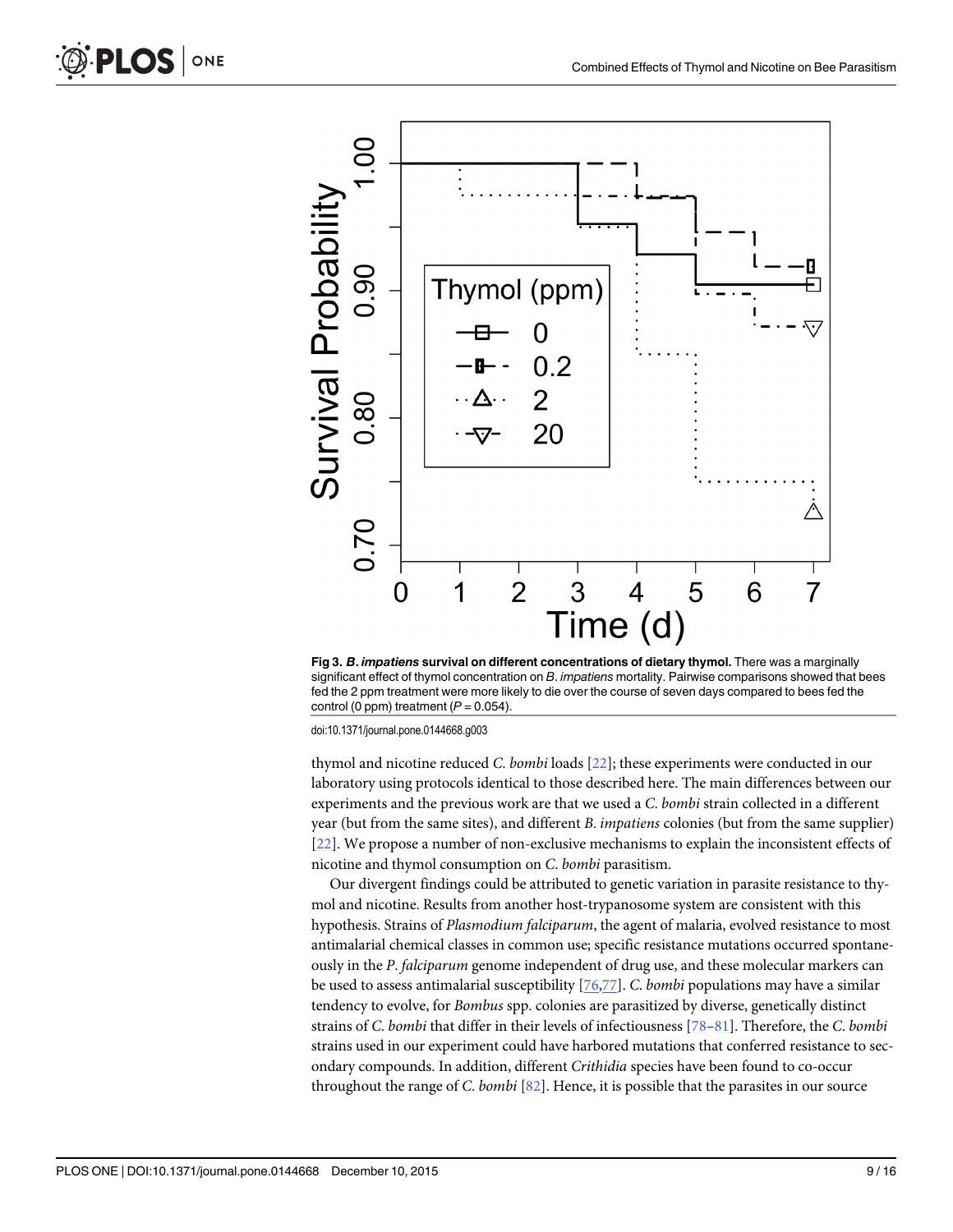<span id="page-10-0"></span>colonies included different species from those used in previous studies that could not be distinguished under the microscope; these different species could vary in tolerance to secondary compounds. Future research should test for heterogeneous in vivo effects of secondary compounds on host resistance. To do so, C. bombi strains (singly or in combination) that differ in their susceptibility to secondary compounds should be used to infect Bombus spp. workers fed secondary compounds.

The effects of secondary compounds might vary depending on colony genotype as well as parasite genotype. The significant variation in parasite load across source colonies in the thymol-nicotine synergy experiment suggests that host genotypes differed in their susceptibility to the parasite, despite the fact that all colonies were obtained from the same commercial rearing facility. This result is consistent with previous work, which indicated that the coevolution of Bombus hosts and their C. bombi parasites involves reciprocal natural selection [\[78,80](#page-15-0),[81](#page-16-0)]. Although we did not find any interactions between colony and treatment within this experiment, it comprised only four colony genotypes. In contrast, previous work has indicated that interactions between B. *impatiens* colony genotype, parasite genotype, and environmental factors such as diet led to heterogeneity in infection outcomes in multiple experiments [[78](#page-15-0)[,83\]](#page-16-0). Future experiments should survey a broader range of colonies, including those reared from genetically diverse wild queens, to determine how colony genotype to interacts with secondary compound treatment to determine C. bombi load.

Another explanation for why thymol and nicotine lacked antimicrobial properties in our experiments is that mixed-genotype C. bombi infections may have impacted the effects of secondary compounds. Infections in our lab colonies were established by repeatedly inoculating their worker bees with gut homogenates of heavily parasitized wild bees. In surveys of wild Bombus spp., over one half of workers infected with C. bombi carried multiple strains, and strain diversity was positively correlated with infection intensity [\[84](#page-16-0)–[86](#page-16-0)]. Hence, we expect that our experimental inoculum comprised multiple C. bombi genotypes. In baculovirus infections, diverse infections had greater pathogenicity, with the pathogenicity of each strain differing according to both infection diversity and host diet [[87\]](#page-16-0). We speculate that the composition and diversity of our C. bombi strains differed from those used in previous experiments, and that interactions among the different strains may mediate the effects of thymol and nicotine. This idea could be tested by comparing the sensitivity of single- and mixed-genotype infections to secondary compounds.

Finally, specific gut microbe species may shape the antimicrobial activity of secondary compounds. The inoculum used in our experiments was derived from gut homogenates that contained the full complement of microbiota of infected bees. In other experiments, the origin of Bombus spp. gut microbiota was an important predictor of C. bombi infection outcome [\[80](#page-15-0)[,88,89\]](#page-16-0). Host variation in C. bombi susceptibility to secondary compounds may be in part due to presence or absence of particular gut-dwelling species [[89](#page-16-0)]. To study how gut microbiota may influence secondary compound activities, the effects of secondary compound consumption could be compared between infected bees that have been colonized with different endogenous microbiota. Such experiments may help to elucidate how, and in what contexts, secondary compounds like nicotine and thymol exert antiparasitic effects.

#### Moderate thymol dose reduced host survival

Research on the effects of thymol and nicotine on bee colony development and survival is scarce  $[22,67,90]$  $[22,67,90]$  $[22,67,90]$  $[22,67,90]$  $[22,67,90]$ , but supports our finding that neither compound greatly impacts mortality of adult bees at concentrations that occur naturally in nectar, at least under controlled conditions. Although both compounds may be toxic to larvae at concentrations higher than the natural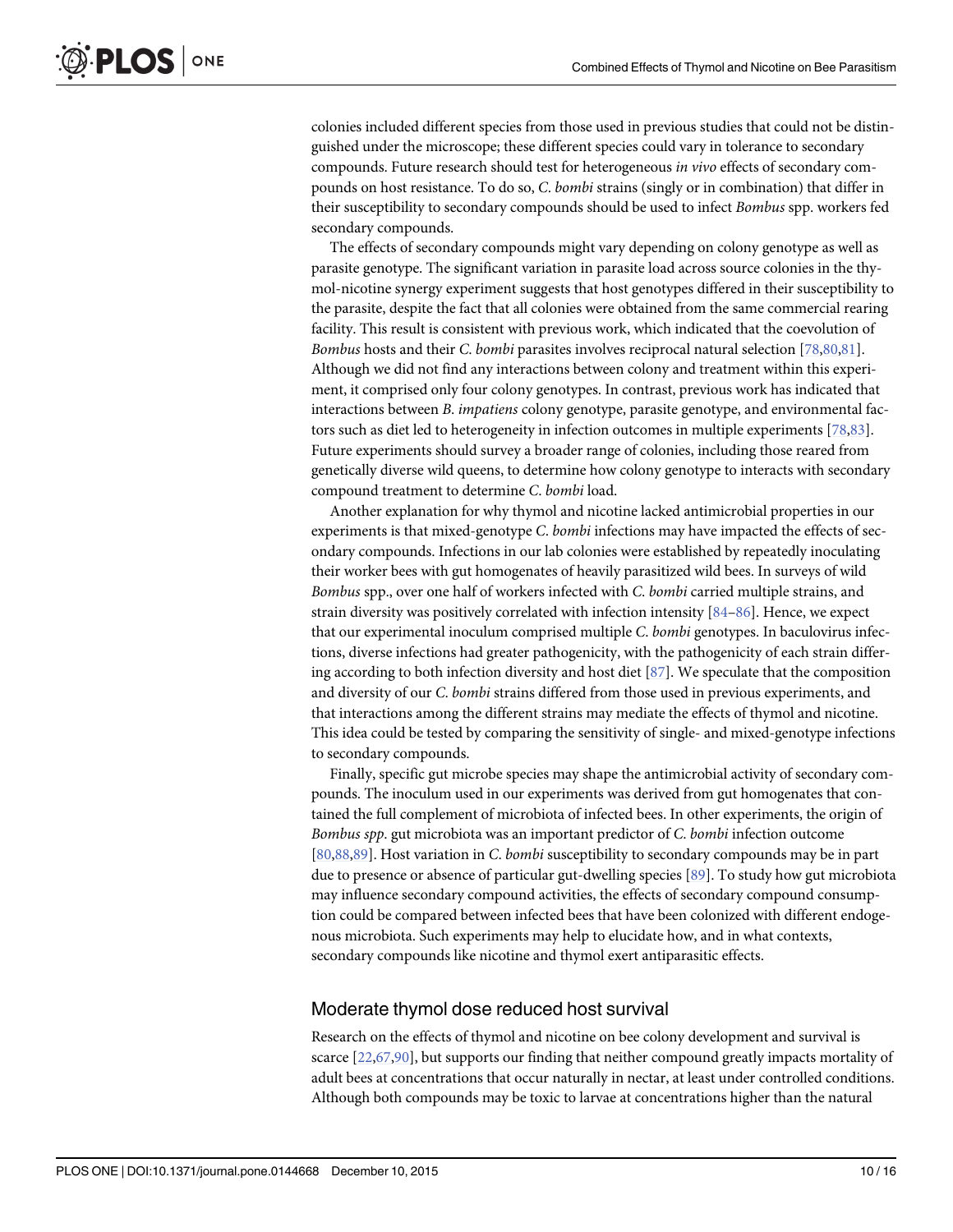<span id="page-11-0"></span>range—such as 50 ppm nicotine and the 250,000 ppm thymol used in the V. destructor treatment Apiguard (Vita, Hants, United Kingdom) [[56](#page-14-0),[67](#page-15-0)]—our thymol (0.1–20 ppm) and nicotine (1–2 ppm) treatment concentrations were far below those associated with mortality in adult honey bees, where the 6-day  $LD_{50}$  was 700 ppm for thymol  $[68]$  $[68]$  $[68]$  and the 2-day  $LD_{50}$  was 2,000 ppm for nicotine [\[34\]](#page-13-0). Therefore, we doubt that the mortality in the 2 ppm thymol treatment reflects direct toxicity of thymol at this concentration, particularly because the much stronger 20 ppm treatment had no effect on mortality.

We postulate that the 2 ppm thymol concentration stimulated foraging behavior, as has been shown for other monoterpenes [\[91\]](#page-16-0), and that these behavioral changes may have increased mortality by two mechanisms: increased physical trauma and water intoxication. First, foraging behavior could have increased physical trauma experienced by bees while attempting to fly and during the daily changing of their feeding apparatus. Experimental bees were often observed crashing into the transparent walls of the vial as they attempted to initiate flight. In addition, bees that held tenaciously to their vials' feeding wicks ([S1 Fig](#page-12-0)) had to be mechanically disturbed by firmly tapping the vial against the lab bench before the bees could be transferred to clean vials. Although these procedures were performed as gently as possible, the cumulative effects of such manipulation could have increased mortality over the weeklong experimental period.

Second, increased consumption of the 2 ppm treatment solution may have resulted in electrolyte depletion and water intoxication. Although we unfortunately did not measure nectar consumption, previous work in both B. impatiens and A. mellifera showed a relationship between consumption patterns and compound concentration, with low concentrations of secondary compounds acting as feeding stimulants, but high concentrations acting as deterrents [\[8](#page-12-0)[,32](#page-13-0)]. Similarly, the 2 ppm thymol treatment may have stimulated consumption, whereas the 20 ppm treatment may have curbed consumption. Following this logic, bees consuming 2 ppm thymol could have ingested a relative excess of treatment solution, which was dissolved in deionized water and therefore lacked essential ions. Bees in natural situations consume electro-lytes in nectar and pollen, such as Na<sup>+</sup>, K<sup>+</sup>, Ca<sup>2+</sup>, Mg<sup>2+</sup> and Cl<sup>-</sup> ions [<u>[92](#page-16-0)–[94\]](#page-16-0)</u>. Although nectarfeeding insects are adapted to conserve electrolytes and process water loads, they do excrete measurable amounts of ions [[95](#page-16-0),[96](#page-16-0)]. Also, prior studies indicate that metabolic water production exceeded evaporative water losses in Bombus spp [\[96,97\]](#page-16-0). Therefore, it was hypothesized that Bombus spp. have difficulty dealing with excess water loads, which may lead to impaired osmoregulation and increased likelihood of death [\[97\]](#page-16-0). This may be similar to water intoxication in humans, which can occur due to excess water load and electrolyte depletion [[98,99\]](#page-16-0). Feeding preference tests assessing the impact of thymol solution concentration on consumption rates, evaporative water loss, and electrolyte levels are necessary to test this hypothesis of water toxicity.

In conclusion, the results of both experiments showed that nicotine and thymol were neither significantly medicinal nor toxic at the concentrations and combinations tested. However, the thymol-nicotine combination treatment tended to lower parasite load compared to the control, suggesting potential benefits of mixed diets for host immunity. Colony of origin was a significant factor in the thymol-nicotine experiment, indicating the potential relevance of genetic variation for host resistance and parasite virulence. Additionally, the 2 ppm thymol treatment resulted in a near-significant increase in host mortality, perhaps reflecting the effects of electrolyte depletion. Our findings coincide with literature that showed that thymol and nicotine were not toxic at concentrations found in nectar and honey [[8,](#page-12-0)[22](#page-13-0),[90](#page-16-0)], yet contrast with literature that demonstrated the antimicrobial properties of thymol and nicotine at higher doses and in other contexts [\[19,22,](#page-13-0)[57](#page-14-0)–[63](#page-15-0)[,100\]](#page-16-0). Future research on the impact of diet breadth, host-parasite genetic variation, and gut microbe communities on infection outcome may reconcile our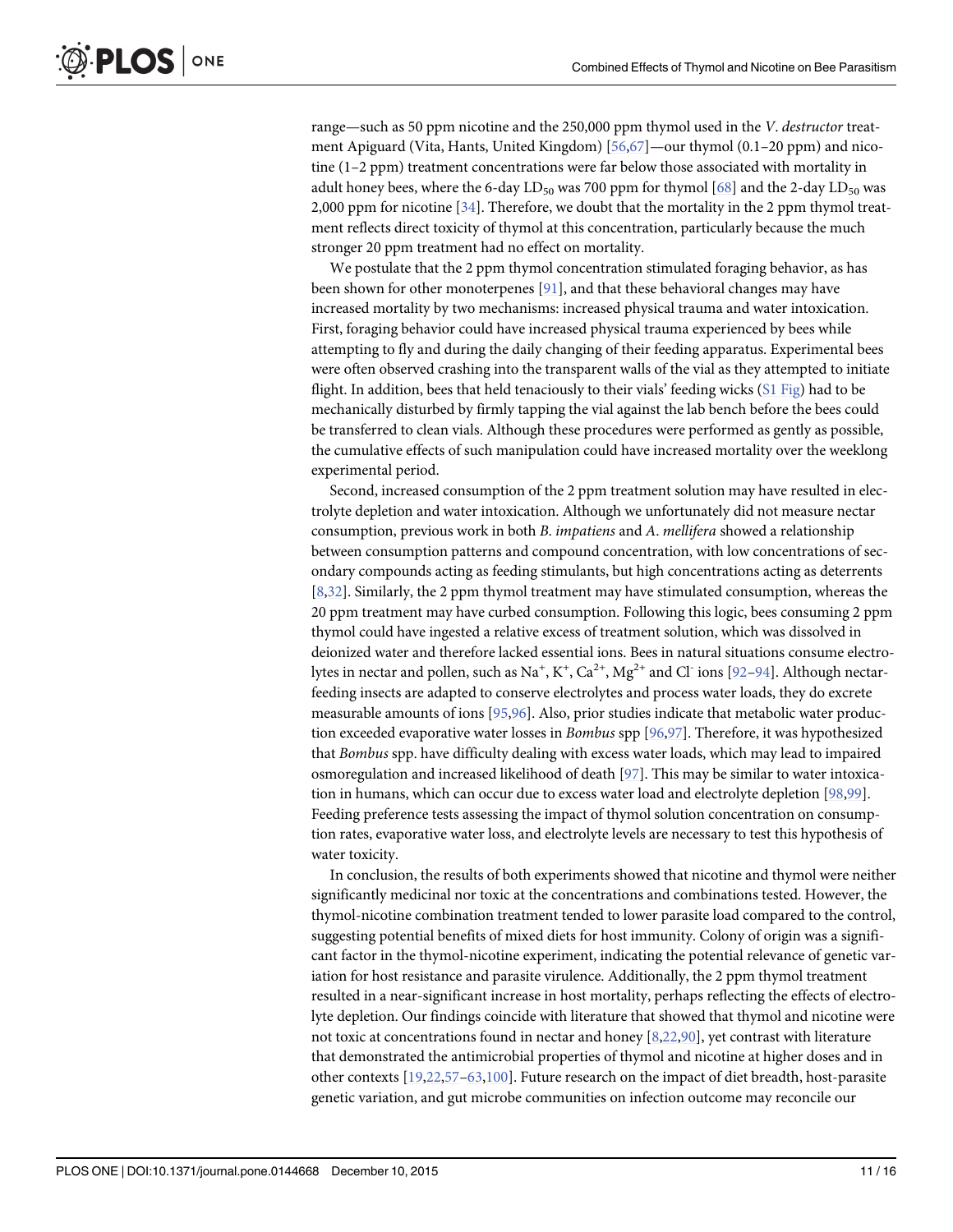<span id="page-12-0"></span>findings with results from previous work. Further analysis of the effects of Bombus spp. diet on immunity is necessary to assess the conditions under which floral secondary compounds can defend pollinators from microbial pathogens.

### Supporting Information

[S1 Fig.](http://www.plosone.org/article/fetchSingleRepresentation.action?uri=info:doi/10.1371/journal.pone.0144668.s001) Housing and feeding apparatus for experimental bees. An 18.5 mL vial was used to house each experimental bee, outfitted with a feeding apparatus composed of a 2 mL microcentrifuge and 0.6 cm cotton wick adhered to a snap cap lid that was punctured with ventilation holes. Each feeding apparatus' microcentrifuge tube was provisioned 500 μL of treatment solution daily.

(PDF)

#### Acknowledgments

We are grateful to Biobest for supplying bee colonies. We thank Lukas Thorburn, Weston Doucette, Elizabeth Conlisk, Brian Schultz, and Sara Connon for assisting with data collection and providing feedback on our manuscript, and Laura Doubleday for statistical advice.

#### Author Contributions

Conceived and designed the experiments: OMB LSA REI CM ECP-Y. Performed the experiments: OMB CM ECP-Y. Analyzed the data: OMB ECP-Y. Contributed reagents/materials/ analysis tools: LSA REI. Wrote the paper: OMB LSA REI ECP-Y. Developed and demonstrated methods: REI.

#### **References**

- [1.](#page-2-0) Adler LS. The ecological significance of toxic nectar. Oikos. 2000; 91: 409–420.
- [2.](#page-2-0) Raguso RA, Agrawal AA, Douglas AE, Jander G, Kessler A, Poveda K, et al. The raison d'être of chemical ecology. 2015; 96: 617–630. PMID: [26236859](http://www.ncbi.nlm.nih.gov/pubmed/26236859)
- [3.](#page-2-0) Heil M. Nectar: generation, regulation and ecological functions. Trends Plant Sci. 2011; 16: 191–200. doi: [10.1016/j.tplants.2011.01.003](http://dx.doi.org/10.1016/j.tplants.2011.01.003) PMID: [21345715](http://www.ncbi.nlm.nih.gov/pubmed/21345715)
- 4. González-Teuber M, Heil M. Nectar chemistry is tailored for both attraction of mutualists and protection from exploiters. Plant Signal Behav. 2009; 4: 809–813. doi: [10.4161/psb.4.9.9393](http://dx.doi.org/10.4161/psb.4.9.9393) PMID: [19847105](http://www.ncbi.nlm.nih.gov/pubmed/19847105)
- [5.](#page-2-0) Nicolson SW, Thornburg RW. Nectar chemistry. Nectaries and nectar. Springer Netherlands; 2007. pp. 215–264. doi: [10.1007/978-1-4020-5937-7\\_5](http://dx.doi.org/10.1007/978-1-4020-5937-7_5)
- 6. Baker H, Baker I. Intraspecific constancy of floral nectar amino acid complements. Bot Gaz. 1977; 138: 183–191.
- [7.](#page-2-0) Baker HG. Non-sugar chemical constituents of nectar. Apidologie. 1977; 8: 349–356.
- [8.](#page-2-0) Singaravelan N, Nee'man G, Inbar M, Izhaki I. Feeding responses of free-flying honeybees to secondary compounds mimicking floral nectars. J Chem Ecol. 2005; 31: 2791–2804. doi: [10.1007/s10886-](http://dx.doi.org/10.1007/s10886-005-8394-z) [005-8394-z](http://dx.doi.org/10.1007/s10886-005-8394-z) PMID: [16365705](http://www.ncbi.nlm.nih.gov/pubmed/16365705)
- [9.](#page-2-0) McArt SH, Koch H, Irwin RE, Adler LS. Arranging the bouquet of disease: Floral traits and the transmission of plant and animal pathogens. Ecol Lett. 2014; 17: 624–636. doi: [10.1111/ele.12257](http://dx.doi.org/10.1111/ele.12257) PMID: [24528408](http://www.ncbi.nlm.nih.gov/pubmed/24528408)
- [10.](#page-2-0) Singh R, Levitt AL, Rajotte EG, Holmes EC, Ostiguy N, Vanengelsdorp D, et al. RNA viruses in hymenopteran pollinators: Evidence of inter-taxa virus transmission via pollen and potential impact on non-Apis hymenopteran species. PLOS ONE. 2010; 5: 1–16. doi: [10.1371/journal.pone.0014357](http://dx.doi.org/10.1371/journal.pone.0014357)
- [11.](#page-2-0) Stephenson AG. Safe sex in plants. New Phytol. 2012; 193: 827–829. doi: [10.1111/j.1469-8137.](http://dx.doi.org/10.1111/j.1469-8137.2011.04035.x) [2011.04035.x](http://dx.doi.org/10.1111/j.1469-8137.2011.04035.x) PMID: [22300518](http://www.ncbi.nlm.nih.gov/pubmed/22300518)
- [12.](#page-2-0) Martini M, Schmid A, Hess D. Antibiotics, sugars, and amino acids in nectar of Rhododendron and Piptanthus species from Nepal. Bot Acta. 1990; 103: 343–348.
- [13.](#page-2-0) de Roode JC, Lefevre T, Hunter MD. Self-medication in animals. Science (80-). 2013; 340: 150–151.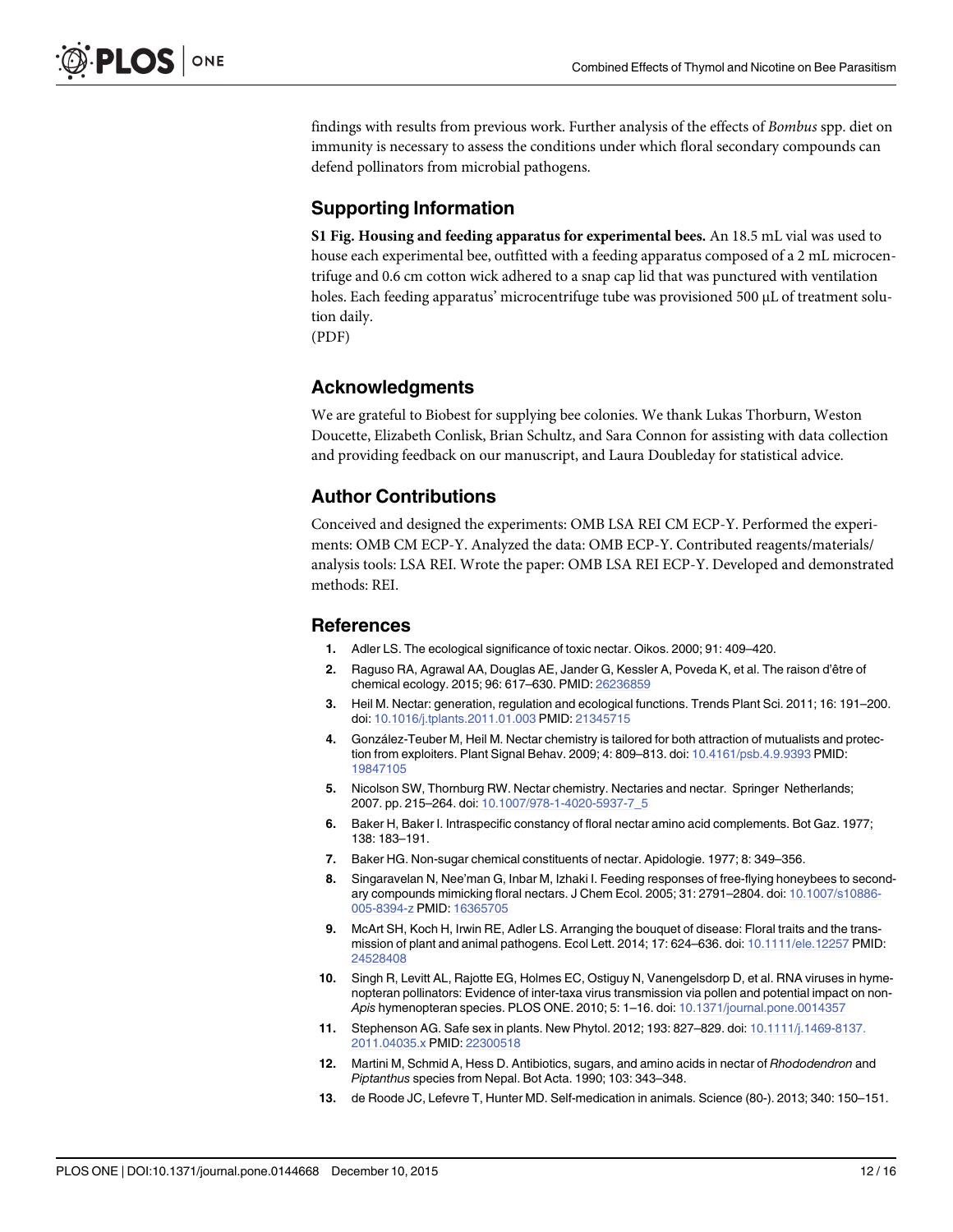- <span id="page-13-0"></span>[14.](#page-2-0) Abbott J. Self-medication in insects: current evidence and future perspectives. Ecol Entomol. 2014; 39: 273–280. doi: [10.1111/een.12110](http://dx.doi.org/10.1111/een.12110)
- [15.](#page-2-0) Singer M, Mace K, Bernays E. Self-medication as adaptive plasticity: increased ingestion of plant toxins by parasitized caterpillars. PLOS ONE. 2009; 4: e4796. doi: [10.1371/journal.pone.0004796](http://dx.doi.org/10.1371/journal.pone.0004796) PMID: [19274098](http://www.ncbi.nlm.nih.gov/pubmed/19274098)
- [16.](#page-2-0) Singer MS, Carrière Y, Theuring C, Hartmann T. Disentangling food quality from resistance against parasitoids: Diet choice by a generalist caterpillar. Am Nat. 2004; 164: 423–429. PMID: [15478095](http://www.ncbi.nlm.nih.gov/pubmed/15478095)
- [17.](#page-2-0) Lefèvre T, Oliver L, Hunter MD, De Roode JC. Evidence for trans-generational medication in nature. Ecol Lett. Blackwell Publishing Ltd; 2010; 13: 1485–1493. doi: [10.1111/j.1461-0248.2010.01537.x](http://dx.doi.org/10.1111/j.1461-0248.2010.01537.x) PMID: [21040353](http://www.ncbi.nlm.nih.gov/pubmed/21040353)
- [18.](#page-2-0) Lefèvre T, Chiang A, Kelavkar M, Li H, Li J, de Castillejo CLF, et al. Behavioural resistance against a protozoan parasite in the monarch butterfly. J Anim Ecol. 2012; 81: 70–79. doi: [10.1111/j.1365-2656.](http://dx.doi.org/10.1111/j.1365-2656.2011.01901.x) [2011.01901.x](http://dx.doi.org/10.1111/j.1365-2656.2011.01901.x) PMID: [21939438](http://www.ncbi.nlm.nih.gov/pubmed/21939438)
- [19.](#page-2-0) Costa C, Lodesani M, Maistrello L. Effect of thymol and resveratrol administered with candy or syrup on the development of Nosema ceranae and on the longevity of honeybees (Apis mellifera L.) in laboratory conditions. Apidologie. 2010; 41: 141–150. Available: [http://www.apidologie.org/index.php?](http://www.apidologie.org/index.php?Itemid=129&option=com_article&url=/articles/apido/full_html/2010/02/m09043/m09043.html&lang=de) [Itemid=129&option=com\\_article&url=/articles/apido/full\\_html/2010/02/m09043/m09043.html&lang=](http://www.apidologie.org/index.php?Itemid=129&option=com_article&url=/articles/apido/full_html/2010/02/m09043/m09043.html&lang=de) [de.](http://www.apidologie.org/index.php?Itemid=129&option=com_article&url=/articles/apido/full_html/2010/02/m09043/m09043.html&lang=de)
- [20.](#page-2-0) Gherman BI, Denner A, Bobiş O, Dezmirean DS, Marghitas LA, Schluns H, et al. Pathogen-associated self-medication behavior in the honeybee Apis mellifera. Behav Ecol Sociobiol. 2014; 68: 1777– 1784.
- [21.](#page-2-0) Manson JS, Otterstatter MC, Thomson JD. Consumption of a nectar alkaloid reduces pathogen load in bumble bees. Oecologia. 2010; 162: 81–89. doi: [10.1007/s00442-009-1431-9](http://dx.doi.org/10.1007/s00442-009-1431-9) PMID: [19711104](http://www.ncbi.nlm.nih.gov/pubmed/19711104)
- [22.](#page-2-0) Richardson LL, Adler LS, Leonard AS, Andicoechea J, Regan KH, Anthony WE, et al. Secondary metabolites in floral nectar reduce parasite infections in bumblebees. Proc R Soc B. 2015; 282: 20142471. doi: [10.1098/rspb.2014.2471](http://dx.doi.org/10.1098/rspb.2014.2471) PMID: [25694627](http://www.ncbi.nlm.nih.gov/pubmed/25694627)
- [23.](#page-2-0) Durrer S, Schmid-Hempel P. Shared use of flowers leads to horizontal pathogen transmission. Proc R Soc London Ser B Biol Sci. 1994; 258: 299–302.
- 24. Cisarovsky G, Schmid-Hempel P. Combining laboratory and field approaches to investigate the importance of flower nectar in the horizontal transmission of a bumblebee parasite. Entomol Exp Appl. 2014; 152: 209–215. doi: [10.1111/eea.12218](http://dx.doi.org/10.1111/eea.12218)
- [25.](#page-2-0) Colla SR, Otterstatter MC, Gegear RJ, Thomson JD. Plight of the bumble bee: Pathogen spillover from commercial to wild populations. Biol Conserv. 2006; 129: 461–467. doi: [10.1016/j.biocon.2005.](http://dx.doi.org/10.1016/j.biocon.2005.11.013) [11.013](http://dx.doi.org/10.1016/j.biocon.2005.11.013)
- [26.](#page-2-0) Baracchi D, Brown MJF, Chittka L. Behavioral evidence for self-medication in bumblebees? F1000 Res. 2015; 4.
- [27.](#page-2-0) Colla S, Richardson L, Williams P. Guide to Bumble Bees of the Eastern United States. 2011.
- [28.](#page-2-0) Drescher N, Wallace HM, Katouli M, Massaro CF, Leonhardt SD. Diversity matters: how bees benefit from different resin sources. Oecologia. 2014; 176: 943–53. doi: [10.1007/s00442-014-3070-z](http://dx.doi.org/10.1007/s00442-014-3070-z) PMID: [25205030](http://www.ncbi.nlm.nih.gov/pubmed/25205030)
- [29.](#page-2-0) Erler S, Denner A, Bobiş O, Forsgren E, Moritz RFA. Diversity of honey stores and their impact on pathogenic bacteria of the honeybee, Apis mellifera. Ecol Evol. 2014; 4: 3960-3967. doi: [10.1002/](http://dx.doi.org/10.1002/ece3.1252) [ece3.1252](http://dx.doi.org/10.1002/ece3.1252) PMID: [25505523](http://www.ncbi.nlm.nih.gov/pubmed/25505523)
- [30.](#page-3-0) Mason PA, Bernardo MA, Singer MS. A mixed diet of toxic plants enables increased feeding and antipredator defense by an insect herbivore. Oecologia. 2014; 176: 477–486. doi: [10.1007/s00442-014-](http://dx.doi.org/10.1007/s00442-014-3029-0) [3029-0](http://dx.doi.org/10.1007/s00442-014-3029-0) PMID: [25106116](http://www.ncbi.nlm.nih.gov/pubmed/25106116)
- [31.](#page-3-0) Richards L, Lampert EC, Bowers MD, Dodson CD, Smilanich AM, Dyer LA. Synergistic effects of iridoid glycosides on the survival, development and immune response of a specialist caterpillar, Junonia coenia (Nymphalidae). J Chem Ecol. 2012; 38: 1276–1284. doi: [10.1007/s10886-012-0190-y](http://dx.doi.org/10.1007/s10886-012-0190-y) PMID: [23053916](http://www.ncbi.nlm.nih.gov/pubmed/23053916)
- [32.](#page-3-0) Thomson JD, Draguleasa M, Tan MG. Flowers with caffeinated nectar receive more pollination. Arthropod Plant Interact. 2015; 9: 1–7. doi: [10.1007/s11829-014-9350-z](http://dx.doi.org/10.1007/s11829-014-9350-z)
- [33.](#page-3-0) Adler LS, Irwin RE. Ecological costs and benefits of nectar defenses. 2005 ESA Annu Meet Exhib. 2005; 86: 2968–2978. doi: [10.1890/05-0118](http://dx.doi.org/10.1890/05-0118)
- [34.](#page-3-0) Detzel A, Wink M. Attraction, deterrence or intoxication of bees (Apis mellifera) by plant allelochemicals. Chemoecology. 1993; 4: 8–18.
- [35.](#page-3-0) Macheboeuf D, Morgavi DP, Papon Y, Mousset JL, Arturo-Schaan M. Dose-response effects of essential oils on in vitro fermentation activity of the rumen microbial population. Anim Feed Sci Technol. 2008; 145: 335–350. doi: [10.1016/j.anifeedsci.2007.05.044](http://dx.doi.org/10.1016/j.anifeedsci.2007.05.044)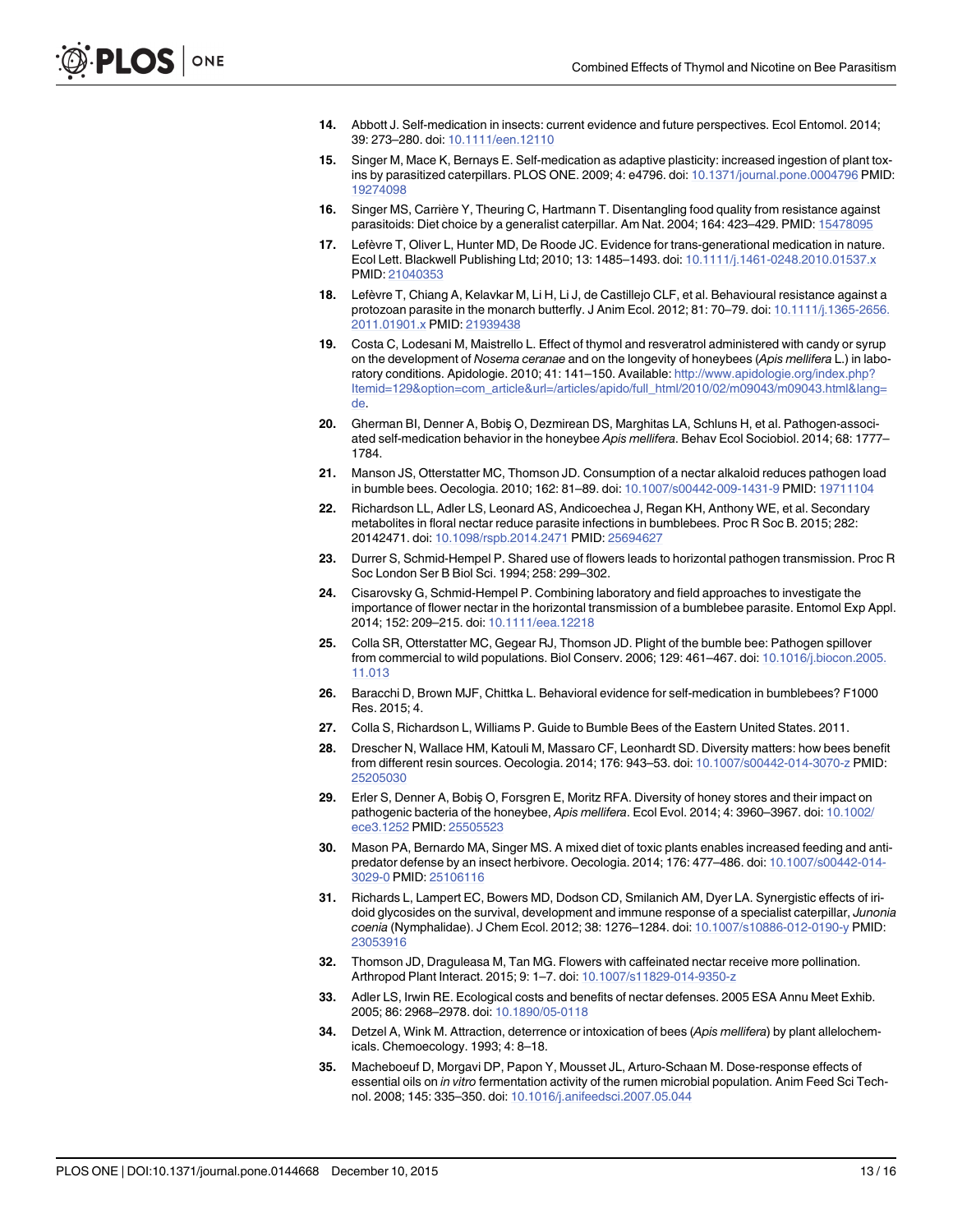- <span id="page-14-0"></span>[36.](#page-3-0) Michiels J, Missotten J, Fremaut D, De Smet S, Dierick N. In vitro dose–response of carvacrol, thymol, eugenol and trans-cinnamaldehyde and interaction of combinations for the antimicrobial activity against the pig gut flora. Livest Sci. 2007; 109: 157–160. doi: [10.1016/j.livsci.2007.01.132](http://dx.doi.org/10.1016/j.livsci.2007.01.132)
- [37.](#page-3-0) Cameron S, Lozier JD, Strange JP, Koch JB, Cordes N, Solter LF, et al. Patterns of widespread decline in North American bumble bees. Proc Natl Acad Sci U S A. 2011; 108: 662-667. doi: [10.1073/](http://dx.doi.org/10.1073/pnas.1014743108) [pnas.1014743108](http://dx.doi.org/10.1073/pnas.1014743108) PMID: [21199943](http://www.ncbi.nlm.nih.gov/pubmed/21199943)
- [38.](#page-3-0) Kearns CA, Inouye DW. Pollinators, Flowering Plants, and Conservation Biology. BioScience. 1997. pp. 297–307. doi: [10.2307/1313191](http://dx.doi.org/10.2307/1313191)
- [39.](#page-3-0) Baer B, Schmid-Hempel P. Effects of selective episodes in the field on life history traits in the bumblebee Bombus terrestris. Oikos. 2003; 101: 563–568.
- [40.](#page-3-0) Gillespie S. Factors affecting parasite prevalence among wild bumblebees. Ecol Entomol. 2010; 35: 737–747. doi: [10.1111/j.1365-2311.2010.01234.x](http://dx.doi.org/10.1111/j.1365-2311.2010.01234.x)
- 41. Williams PH, Osborne JL. Bumblebee vulnerability and conservation world-wide. Apidologie. 2009; 40: 367–387.
- 42. Vanbergen AJ. Threats to an ecosystem service: Pressures on pollinators. Front Ecol Environ. 2013; 11: 251–259. doi: [10.1890/120126](http://dx.doi.org/10.1890/120126)
- [43.](#page-3-0) Brown MJF, Paxton RJ. The conservation of bees: a global perspective. Apidologie. 2009; 40: 410– 416.
- [44.](#page-3-0) Lippa JJ, Triggiani O. Crithidia bombi sp. n. a flagellated parasite of a bumble-bee Bombus terrestris L. (Hymenoptera, Apidae). Acta Protozool. 1988; 27: 287–290.
- [45.](#page-3-0) Cordes N, Huang W-F, Strange JP, Cameron SA, Griswold TL, Lozier JD, et al. Interspecific geographic distribution and variation of the pathogens Nosema bombi and Crithidia species in United States bumble bee populations. J Invertebr Pathol. Elsevier Inc.; 2012; 109: 209–216. doi: [10.1016/j.](http://dx.doi.org/10.1016/j.jip.2011.11.005) [jip.2011.11.005](http://dx.doi.org/10.1016/j.jip.2011.11.005) PMID: [22119631](http://www.ncbi.nlm.nih.gov/pubmed/22119631)
- 46. Korner P, Schmid-Hempel P. Correlates of parasite load in bumblebees in an Alpine habitat. Entomol Sci. 2005; 8: 151–160. doi: [10.1111/j.1479-8298.2005.00113.x](http://dx.doi.org/10.1111/j.1479-8298.2005.00113.x)
- 47. Shykoff JA, Schmid-Hempel P. Incidence and effects of four parasites in natural populations of bumble bees in Switzerland. Apidologie. 1991; 22: 117–125. doi: [10.1051/apido:19910204](http://dx.doi.org/10.1051/apido:19910204)
- [48.](#page-3-0) Salathé RM, Schmid-Hempel P. The genotypic structure of a multi-host bumblebee parasite suggests a role for ecological niche overlap. PLOS ONE. 2011; 6: e22054. doi: [10.1371/journal.pone.0022054](http://dx.doi.org/10.1371/journal.pone.0022054) PMID: [21853023](http://www.ncbi.nlm.nih.gov/pubmed/21853023)
- [49.](#page-3-0) Brown MJF, Schmid-Hempel R, Schmid-Hempel P. Strong context-dependent virulence in a host-parasite system: reconciling genetic evidence with theory. J Anim Ecol. 2003; 72: 994-1002. doi: [10.](http://dx.doi.org/10.1046/j.1365-2656.2003.00770.x) [1046/j.1365-2656.2003.00770.x](http://dx.doi.org/10.1046/j.1365-2656.2003.00770.x)
- 50. Brown MJF, Loosli R, Schmid-Hempel P. Condition-dependent expression of virulence in a trypanosome infecting bumblebees. Oikos. 2000; 91: 421–427. doi: [10.1034/j.1600-0706.2000.910302.x](http://dx.doi.org/10.1034/j.1600-0706.2000.910302.x)
- 51. Gegear RJ, Otterstatter MC, Thomson JD. Does parasitic infection impair the ability of bumblebees to learn flower-handling techniques? Anim Behav. 2005; 70: 209–215. doi: [10.1016/j.anbehav.2004.09.](http://dx.doi.org/10.1016/j.anbehav.2004.09.025) [025](http://dx.doi.org/10.1016/j.anbehav.2004.09.025)
- 52. Gegear RJ, Otterstatter MC, Thomson JD. Bumble-bee foragers infected by a gut parasite have an impaired ability to utilize floral information. Proc Biol Sci. 2006; 273: 1073–8. doi: [10.1098/rspb.2005.](http://dx.doi.org/10.1098/rspb.2005.3423) [3423](http://dx.doi.org/10.1098/rspb.2005.3423) PMID: [16600883](http://www.ncbi.nlm.nih.gov/pubmed/16600883)
- 53. Otterstatter MC, Gegear RJ, Colla SR, Thomson JD. Effects of parasitic mites and protozoa on the flower constancy and foraging rate of bumble bees. 2005; 383–389. doi: [10.1007/s00265-005-0945-3](http://dx.doi.org/10.1007/s00265-005-0945-3)
- [54.](#page-3-0) Otterstatter MC, Thomson JD. Within-host dynamics of an intestinal pathogen of bumble bees. Parasitology. 2006; 133: 749–61. doi: [10.1017/S003118200600120X](http://dx.doi.org/10.1017/S003118200600120X) PMID: [16948877](http://www.ncbi.nlm.nih.gov/pubmed/16948877)
- [55.](#page-3-0) Schmid-Hempel R, Eckhardt M, Goulson D, Heinzmann D, Lange C, Plischuk S, et al. The invasion of southern South America by imported bumblebees and associated parasites. J Anim Ecol. 2014; 83: 823–837. doi: [10.1111/1365-2656.12185](http://dx.doi.org/10.1111/1365-2656.12185) PMID: [24256429](http://www.ncbi.nlm.nih.gov/pubmed/24256429)
- [56.](#page-4-0) Floris I, Satta A, Cabras P, Garau VL, Angioni A. Comparison between two thymol formulations in the control of Varroa destructor: effectiveness, persistence, and residues. J Econ Entomol. 2004; 97: 187–191. doi: [10.1603/0022-0493-97.2.187](http://dx.doi.org/10.1603/0022-0493-97.2.187) PMID: [15154435](http://www.ncbi.nlm.nih.gov/pubmed/15154435)
- [57.](#page-6-0) Pina-Vaz C, Gonçalves Rodrigues A, Pinto E, Costa-de-Oliveira S, Tavares C, Salgueiro L, et al. Antifungal activity of Thymus oils and their major compounds. J Eur Acad Dermatology Venereol. Blackwell Publishing Ltd.; 2004; 18: 73–78. doi: [10.1111/j.1468-3083.2004.00886.x](http://dx.doi.org/10.1111/j.1468-3083.2004.00886.x)
- 58. Oussalah M, Caillet S, Saucier L, Lacroix M. Inhibitory effects of selected plant essential oils on the growth of four pathogenic bacteria: E. coli O157:H7, Salmonella Typhimurium, Staphylococcus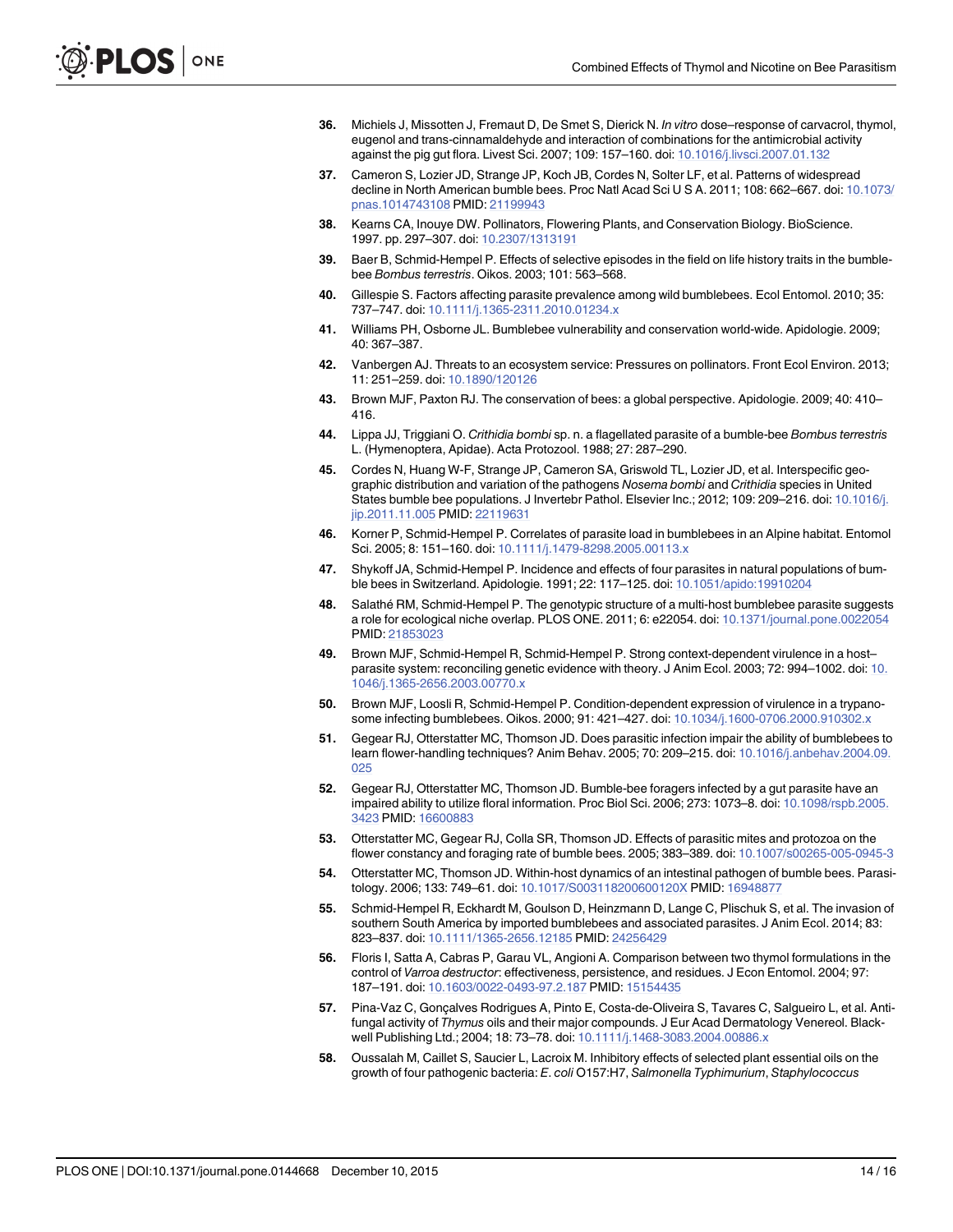aureus and Listeria monocytogenes. Food Control. 2007; 18: 414–420. [http://dx.doi.org/10.1016/j.](http://dx.doi.org/10.1016/j.foodcont.2005.11.009) [foodcont.2005.11.009](http://dx.doi.org/10.1016/j.foodcont.2005.11.009)

- <span id="page-15-0"></span>59. Kordali S, Cakir A, Ozer H, Cakmakci R, Kesdek M, Mete E. Antifungal, phytotoxic and insecticidal properties of essential oil isolated from Turkish Origanum acutidens and its three components, carvacrol, thymol and p-cymene. Bioresour Technol. 2008; 99: 8788–8795. doi: [10.1016/j.biortech.2008.](http://dx.doi.org/10.1016/j.biortech.2008.04.048) [04.048](http://dx.doi.org/10.1016/j.biortech.2008.04.048) PMID: [18513954](http://www.ncbi.nlm.nih.gov/pubmed/18513954)
- 60. Daferera DJ, Ziogas BN, Polissiou MG. GC-MS analysis of essential oils from some Greek aromatic plants and their fungitoxicity on Penicillium digitatum. J Agric Food Chem. 2000; 48: 2576–2581. PMID: [10888587](http://www.ncbi.nlm.nih.gov/pubmed/10888587)
- [61.](#page-4-0) Santoro GF, Das Graças Cardoso M, Guimarães LGL, Salgado APSP, Menna-Barreto RFS, Soares MJ. Effect of oregano (Origanum vulgare L.) and thyme (Thymus vulgaris L.) essential oils on Trypanosoma cruzi (Protozoa: Kinetoplastida) growth and ultrastructure. Parasitol Res. 2007; 100: 783–790. doi: [10.1007/s00436-006-0326-5](http://dx.doi.org/10.1007/s00436-006-0326-5) PMID: [17024354](http://www.ncbi.nlm.nih.gov/pubmed/17024354)
- [62.](#page-4-0) Pavia CS, Pierre A, Nowakowski J. Antimicrobial activity of nicotine against a spectrum of bacterial and fungal pathogens. J Med Microbiol. 2000; 49: 675. PMID: [10882095](http://www.ncbi.nlm.nih.gov/pubmed/10882095)
- [63.](#page-11-0) Zaidi MI, Wattoo FH, Hamid M, Wattoo S, Tirmizi SA, Salman S. Antibacterial activities of nicotine and its zinc complex. 2012; 6: 5134–5137. doi: [10.5897/AJMR11.1209](http://dx.doi.org/10.5897/AJMR11.1209)
- [64.](#page-4-0) Barbosa P, Gross P, Kemper J. Influence of plant allelochemicals on the tobacco hornworm and its parasitoid, Cortesia congregata. Ecology. 1991; 72: 1567–1575.
- [65.](#page-4-0) Guyot C, Bouseta A, Scheirman V, Collin S. Floral origin markers of chestnut and lime tree honeys. J Agric Food Chem. 1998; 46: 625–633. doi: [10.1021/jf970510l](http://dx.doi.org/10.1021/jf970510l) PMID: [10554289](http://www.ncbi.nlm.nih.gov/pubmed/10554289)
- [66.](#page-4-0) Adler LS, Seifert MG, Wink M, Morse GE. Reliance on pollinators predicts defensive chemistry across tobacco species. Ecol Lett. 2012; 15: 1140-1148. doi: [10.1111/j.1461-0248.2012.01838.x](http://dx.doi.org/10.1111/j.1461-0248.2012.01838.x) PMID: [22834564](http://www.ncbi.nlm.nih.gov/pubmed/22834564)
- [67.](#page-4-0) Singaravelan N, Inbar M, Ne'eman G, Distl M, Wink M, Izhaki I. The effects of nectar-nicotine on colony fitness of caged honeybees. J Chem Ecol. 2006; 32: 49–59. doi: [10.1007/s10886-006-9350-2](http://dx.doi.org/10.1007/s10886-006-9350-2) PMID: [16525869](http://www.ncbi.nlm.nih.gov/pubmed/16525869)
- [68.](#page-4-0) Charpentier G, Vidau C, Ferdy J-B, Tabart J, Vetillard A. Lethal and sub-lethal effects of thymol on honeybee (Apis mellifera) larvae reared in vitro. Pest Manag Sci. John Wiley & Sons, Ltd; 2014; 70: 140–147. doi: [10.1002/ps.3539](http://dx.doi.org/10.1002/ps.3539) PMID: [23512688](http://www.ncbi.nlm.nih.gov/pubmed/23512688)
- [69.](#page-5-0) Logan A, Ruiz-González MX, Brown MJF. The impact of host starvation on parasite development and population dynamics in an intestinal trypanosome parasite of bumble bees. Parasitology. 2005; 130: 637–642. doi: [10.1017/S0031182005007304](http://dx.doi.org/10.1017/S0031182005007304) PMID: [15977900](http://www.ncbi.nlm.nih.gov/pubmed/15977900)
- [70.](#page-5-0) Schiestl F, Barrows E. Queen and forager sizes of Bombus affinis cresson (Hymenoptera: Apidae). Proc Entomol Soc Washingt. 1999; 101: 880–886.
- [71.](#page-5-0) R Core Team. R: A language and environment for statistical computing. Vienna, Austria: R Foundation for Statistical Computing; 2014.
- [72.](#page-5-0) Pinheiro J, Bates D, DebRoy S, Sarkar D, R Core Team. {nlme}: Linear and nonlinear mixed effects models [Internet]. 2015. Available: <http://cran.r-project.org/package=nlme>.
- [73.](#page-5-0) Fox J, Weisberg S. An {R} Companion to Applied Regression [Internet]. Second Ed. Thousand Oaks {CA}: Sage; 2011. Available: [http://socserv.socsci.mcmaster.ca/jfox/Books/Companion.](http://socserv.socsci.mcmaster.ca/jfox/Books/Companion)
- [74.](#page-6-0) Therneau TM. A Package for Survival Analysis in S [Internet]. 2015. Available: [http://cran.r-project.](http://cran.r-project.org/package=survival) [org/package=survival](http://cran.r-project.org/package=survival).
- [75.](#page-6-0) Goulson D, Darvill B. Niche overlap and diet breadth in bumblebees; are rare species more specialized in their choice of flowers? Apidologie. 2004; 35: 55–63. doi: [10.1051/apido](http://dx.doi.org/10.1051/apido)
- [76.](#page-9-0) White NJ. Antimalarial drug resistance. J Clin Invest. 2004; 113: 1084–1092. PMID: [15085184](http://www.ncbi.nlm.nih.gov/pubmed/15085184)
- [77.](#page-9-0) Wongsrichanalai C, Pickard AL, Wernsdorfer WH, Meshnick SR. Epidemiology of drug-resistant malaria. Lancet Infect Dis. 2002; 2: 209–218. doi: [10.1016/S1473-3099\(02\)00239-6](http://dx.doi.org/10.1016/S1473-3099(02)00239-6) PMID: [11937421](http://www.ncbi.nlm.nih.gov/pubmed/11937421)
- [78.](#page-9-0) Sadd BM, Barribeau SM. Heterogeneity in infection outcome: Lessons from a bumblebee-trypanosome system. Parasite Immunol. 2013; 35: 339–349. doi: [10.1111/pim.12043](http://dx.doi.org/10.1111/pim.12043)
- 79. Schmid-Hempel P, Reber Funk C. The distribution of genotypes of the trypanosome parasite, Crithi-dia bombi, in populations of its host, Bombus terrestris. Parasitology. 2004; 129: 147-158. doi: [10.](http://dx.doi.org/10.1017/S0031182004005542) [1017/S0031182004005542](http://dx.doi.org/10.1017/S0031182004005542) PMID: [15376774](http://www.ncbi.nlm.nih.gov/pubmed/15376774)
- [80.](#page-10-0) Barribeau SM, Sadd BM, du Plessis L, Schmid-Hempel P. Gene expression differences underlying genotype-by-genotype specificity in a host-parasite system. Proc Natl Acad Sci U S A. 2014; 111: 3496–501. doi: [10.1073/pnas.1318628111](http://dx.doi.org/10.1073/pnas.1318628111) PMID: [24550506](http://www.ncbi.nlm.nih.gov/pubmed/24550506)